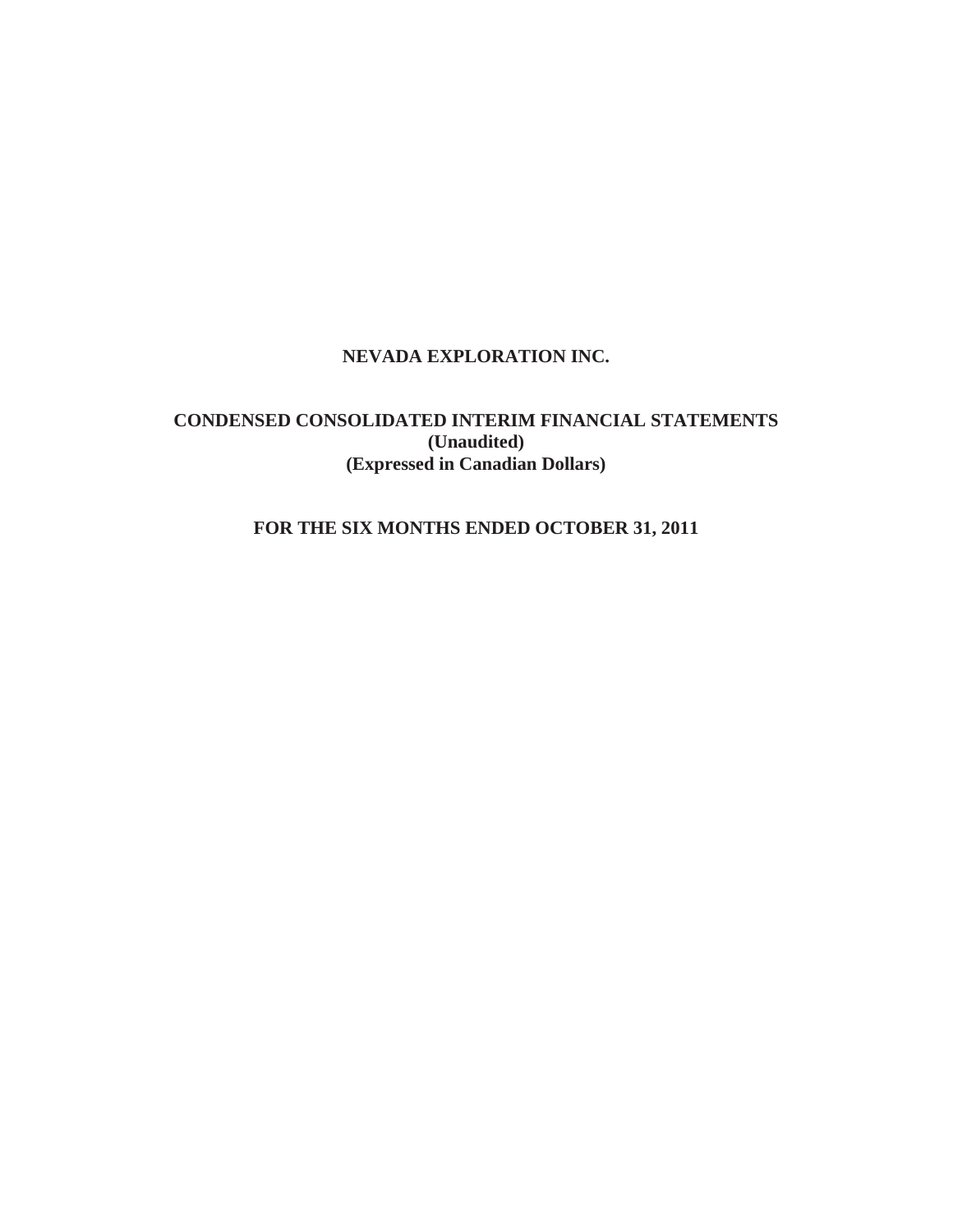# **UNAUDITED CONDENSED CONSOLIDATED INTERIM FINANCIAL STATEMENTS**

In accordance with National Instrument 51-102 released by the Canadian Securities Administrators, the Company discloses that its auditors have not reviewed the unaudited condensed consolidated financial statements for the period ended October 31, 2011.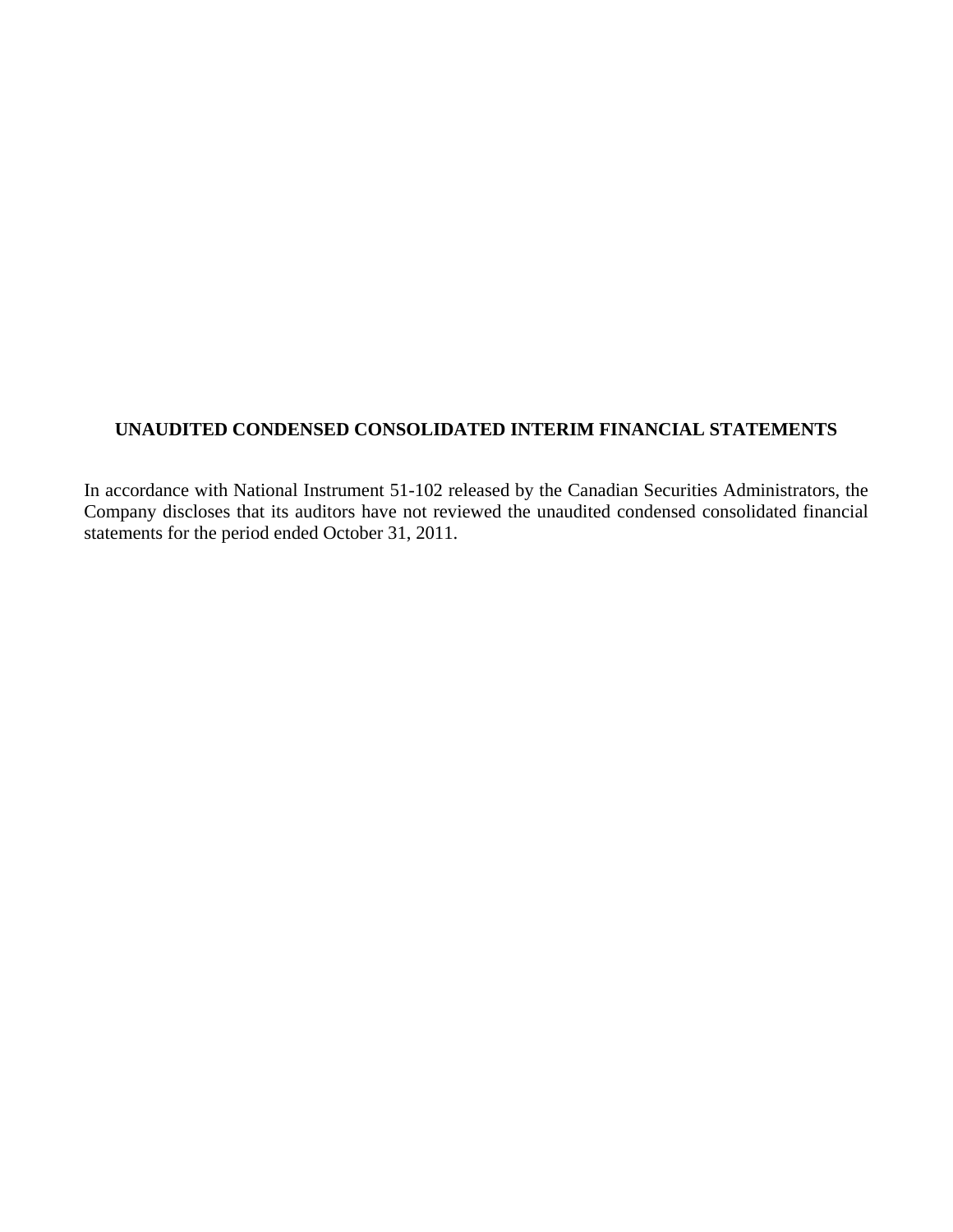# **NEVADA EXPLORATION INC.**  CONDENSED CONSOLIDATED INTERIM STATEMENTS OF FINANCIAL POSITION (Unaudited) (Expressed in Canadian Dollars)

AS AT

|                                                                                                                                                                     | October 31,<br>2011                        |    | April 30,<br>2011                      | May 1,<br>2010                             |
|---------------------------------------------------------------------------------------------------------------------------------------------------------------------|--------------------------------------------|----|----------------------------------------|--------------------------------------------|
| <b>ASSETS</b>                                                                                                                                                       |                                            |    | (Note 17)                              | (Note 17)                                  |
| <b>Current assets</b><br>Cash<br>Accounts receivable (Note 4)<br>Prepaid expenses and other (Note 5)<br>Loans receivable, bearing interest at a rate of 5% (Note 6) | \$<br>189,756<br>66,470<br>15,427<br>8,915 | \$ | 151,145<br>2,461<br>14,648<br>18,361   | \$<br>55,253<br>66,027<br>7,495<br>104,519 |
| <b>Total current assets</b>                                                                                                                                         | 280,568                                    |    | 186,615                                | 233,294                                    |
| <b>Non-current assets</b><br>Equipment (Note 7)<br>Exploration and evaluation assets (Note 8)<br>Deposits and bonds (Note 9)                                        | 142,978<br>6,041,726<br>71,063             |    | 171,331<br>5,487,184<br>55,743         | 305,447<br>5,746,819<br>91,320             |
| <b>Total non-current assets</b>                                                                                                                                     | 6,255,767                                  |    | 5,714,258                              | 6,143,586                                  |
| <b>Total assets</b>                                                                                                                                                 | \$<br>6,536,335                            | S  | 5,900,873                              | \$<br>6,376,880                            |
| <b>LIABILITIES AND SHAREHOLDERS' EQUITY</b><br><b>Current liabilities</b><br>Accounts payable and accrued liabilities (Note 10)                                     | \$<br>221,659                              | \$ | 125.444                                | \$<br>148,294                              |
| Current portion of long-term debt (Note 11)                                                                                                                         | 17,360                                     |    | 25,063                                 | 25,296                                     |
| <b>Total current liabilities</b>                                                                                                                                    | 239,019                                    |    | 150,507                                | 173,590                                    |
| <b>Non-current liabilities</b><br>Long-term debt (Note 11)                                                                                                          | 3.290                                      |    | 6,882                                  | 34.287                                     |
| <b>Total liabilities</b>                                                                                                                                            | 242,309                                    |    | 157,389                                | 207,877                                    |
| <b>Shareholders' equity</b><br>Capital stock (Note 12)<br>Reserves (Note 12)<br>Deficit                                                                             | 12,534,715<br>4,361,493<br>(10,602,182)    |    | 11,527,226<br>4,068,814<br>(9,852,556) | 10,686,870<br>4,003,094<br>(8,520,961)     |
| Total shareholders' equity                                                                                                                                          | 6,294,026                                  |    | 5,743,484                              | 6,169,003                                  |
| Total liabilities and shareholders' equity                                                                                                                          | \$<br>6,536,335                            | \$ | 5,900,873                              | \$<br>6,376,880                            |

**Nature and continuance of operations** (Note 1) **Basis of presentation** (Note 2)

**Reconciliation of Canadian GAAP to IFRS** (Note 17)

# **Approved and authorized for use by the Board on December 14, 2011:**

| "Wade Hodges" | Director | "Cyrus Driver"                                                                                            | Director |
|---------------|----------|-----------------------------------------------------------------------------------------------------------|----------|
| Wade Hodges   |          | Cyrus Driver                                                                                              |          |
|               |          | The accompanying notes are an integral part of these condensed consolidated interim financial statements. |          |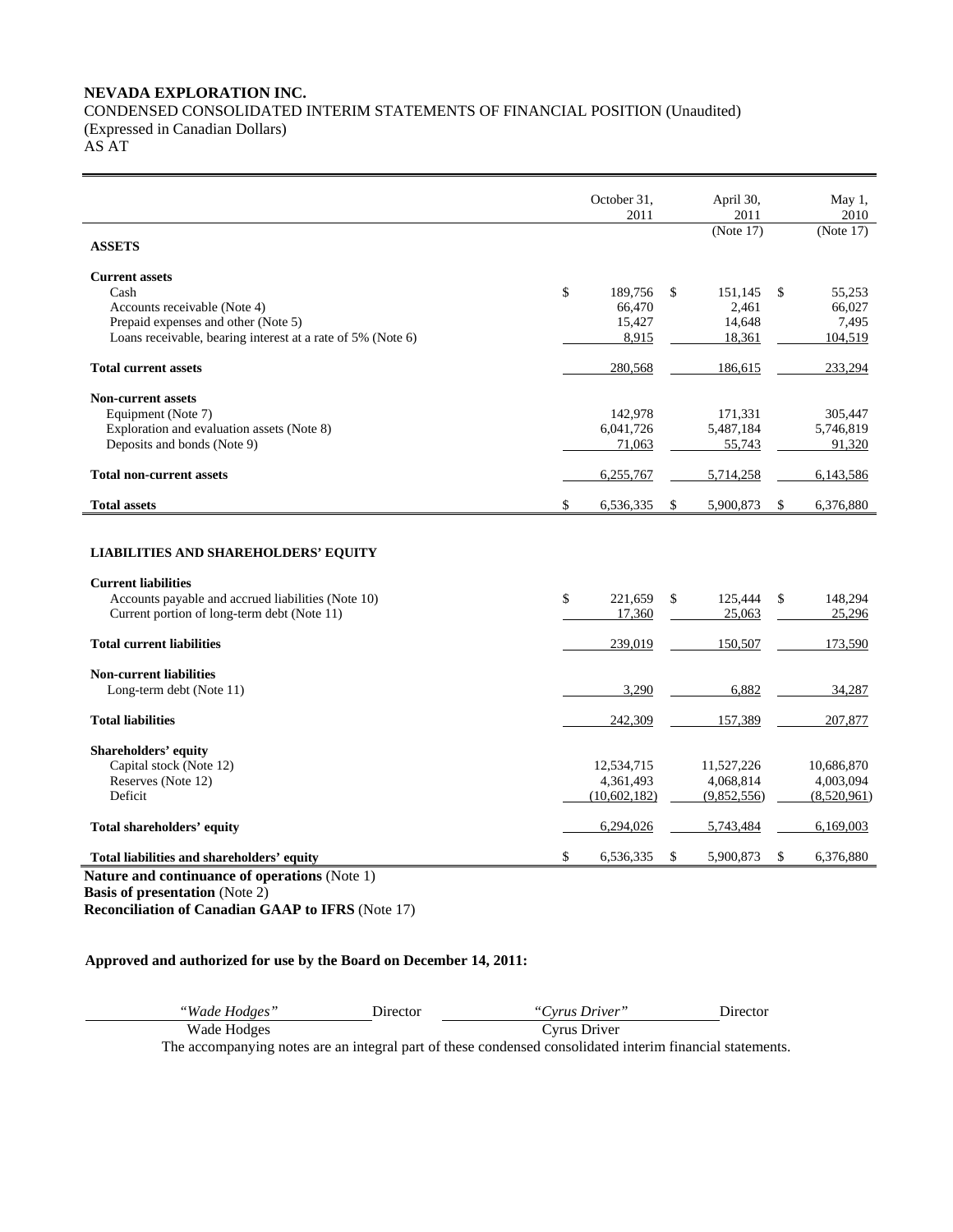# **NEVADA EXPLORATION INC.**

CONDENSED CONSOLIDATED INTERIM STATEMENTS OF COMPREHENSIVE LOSS (Unaudited) (Expressed in Canadian Dollars)

|                                                                                                                                                                                                                                                         | Three months<br>ended<br>October 31,<br>2011                                               | Three months<br>ended<br>October 31,<br>2010                                                |                           | Six months<br>ended<br>October 31,<br>2011                                                   |               | Six months<br>ended<br>October 31,<br>2010<br>(Note 17)                                       |
|---------------------------------------------------------------------------------------------------------------------------------------------------------------------------------------------------------------------------------------------------------|--------------------------------------------------------------------------------------------|---------------------------------------------------------------------------------------------|---------------------------|----------------------------------------------------------------------------------------------|---------------|-----------------------------------------------------------------------------------------------|
| <b>INCOME</b>                                                                                                                                                                                                                                           |                                                                                            |                                                                                             |                           |                                                                                              |               |                                                                                               |
| Project management and consulting                                                                                                                                                                                                                       | \$<br>32,588                                                                               | \$<br>11,182                                                                                | $\mathbb{S}$              | 211,298                                                                                      | \$            | 54,970                                                                                        |
| Interest                                                                                                                                                                                                                                                | 109                                                                                        | 1,326                                                                                       |                           | 214                                                                                          |               | 2,666                                                                                         |
|                                                                                                                                                                                                                                                         |                                                                                            |                                                                                             |                           |                                                                                              |               |                                                                                               |
| <b>Total income</b>                                                                                                                                                                                                                                     | 32,697                                                                                     | 12,508                                                                                      |                           | 211,512                                                                                      |               | 57,636                                                                                        |
| <b>EXPENSES</b><br>Amortization<br>Interest and bank charges<br>Office expenses and other<br>Professional fees, consulting and investor relations<br>Rent<br><b>Salaries</b><br>Stock-based compensation (Note 12)<br>Travel<br>Loss before other items | 17,138<br>1.104<br>22,612<br>87,752<br>22,727<br>116,571<br>183,261<br>8,179<br>(459, 344) | 25,202<br>(4,769)<br>16,301<br>87,361<br>11,254<br>110,437<br>26,066<br>1,609<br>(273, 461) |                           | 34.181<br>1,892<br>40,224<br>135,381<br>49,252<br>224,869<br>185,082<br>11,954<br>(682, 835) |               | 50,654<br>(3, 455)<br>15,264<br>119,522<br>29,920<br>208,560<br>62,384<br>1,957<br>(484, 806) |
|                                                                                                                                                                                                                                                         |                                                                                            |                                                                                             |                           |                                                                                              |               |                                                                                               |
| <b>OTHER ITEMS</b>                                                                                                                                                                                                                                      |                                                                                            |                                                                                             |                           |                                                                                              |               |                                                                                               |
| Write-off of mineral properties                                                                                                                                                                                                                         |                                                                                            |                                                                                             |                           |                                                                                              |               | (178, 934)                                                                                    |
| Gain on sale of equipment                                                                                                                                                                                                                               | 3,162                                                                                      |                                                                                             |                           | 3,162                                                                                        |               |                                                                                               |
|                                                                                                                                                                                                                                                         | 3,162                                                                                      |                                                                                             |                           | 3,162                                                                                        |               | (178,934)                                                                                     |
| Net comprehensive loss for the period                                                                                                                                                                                                                   | \$<br>(423, 485)                                                                           | \$<br>(260,953)                                                                             | \$                        | (468, 161)                                                                                   | S.            | (606, 104)                                                                                    |
|                                                                                                                                                                                                                                                         |                                                                                            |                                                                                             |                           |                                                                                              |               |                                                                                               |
| Basic and diluted loss per common share                                                                                                                                                                                                                 | \$<br>(0.01)                                                                               | \$<br>(0.00)                                                                                | $\boldsymbol{\mathsf{S}}$ | (0.01)                                                                                       | $\mathcal{S}$ | (0.01)                                                                                        |
| Weighted average number of common shares<br>outstanding                                                                                                                                                                                                 | 107.456.221                                                                                | 96.167.712                                                                                  |                           | 102,303,399                                                                                  |               | 86,517,244                                                                                    |

The accompanying notes are an integral part of these condensed consolidated interim financial statements.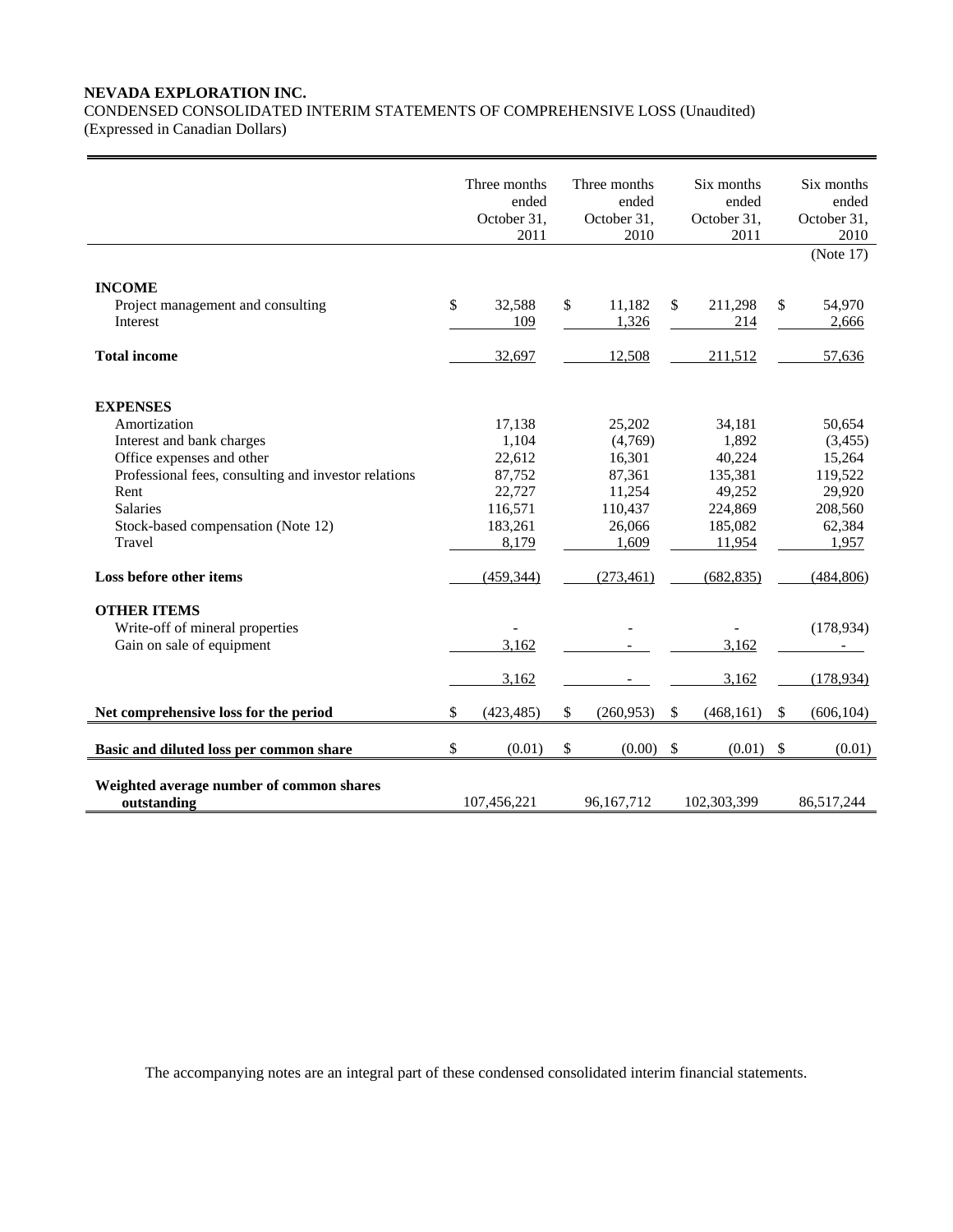# **NEVADA EXPLORATION INC.**

CONDENSED CONSOLIDATED INTERIM STATEMENTS OF CASH FLOWS (Unaudited)

(Expressed in Canadian Dollars)

|                                                                   | Six months<br>ended   | Six months<br>ended |
|-------------------------------------------------------------------|-----------------------|---------------------|
|                                                                   | October 31,<br>2011   | October 31,<br>2010 |
|                                                                   |                       | (Note 17)           |
| CASH FLOWS FROM OPERATING ACTIVITIES                              |                       |                     |
| Net loss                                                          | \$<br>$(468, 161)$ \$ | (606, 104)          |
| Items not affecting cash:                                         |                       |                     |
| Amortization                                                      | 34,181                | 50,654              |
| Accrued interest                                                  | (214)                 | (2,666)             |
| Gain on sale of equipment                                         | (3,162)               |                     |
| Loan receivable paid through salary (Note 6)                      | 10,325                |                     |
| Recovery of accounts payable                                      |                       | (14, 304)           |
| Stock-based compensation                                          | 185,082               | 62,384              |
| Write-off of mineral properties                                   |                       | 178,934             |
| Changes in non-cash working capital items:                        |                       |                     |
| (Increase) decrease in accounts receivables                       | (63, 879)             | 39,049              |
| Increase in prepaid expenses and other                            |                       | (10,664)            |
| Increase in accounts payable and accrued liabilities              | 91,633                | 45,268              |
| Net cash provided by (used in) operating activities               | (214, 195)            | (257, 449)          |
|                                                                   |                       |                     |
| CASH FLOWS FROM INVESTING ACTIVITIES                              |                       |                     |
| Proceeds from mineral property option                             | 83,129                | 88,931              |
| Proceeds from sale of equipment                                   | 6,005                 |                     |
| Deposits and bonds                                                | (12, 357)             |                     |
| Mineral properties                                                | (351,033)             | (278, 560)          |
| Net cash provided by (used in) investing activities               | (274, 256)            | (189, 629)          |
| <b>CASH FLOWS FROM FINANCING ACTIVITIES</b>                       |                       |                     |
| Subscription received                                             |                       | 83,000              |
| Issuance of capital stock and warrants (net of share issue costs) | 531,430               | 541,253             |
| Repayment of long-term debt                                       | (12,994)              | (14,207)            |
| Net cash provided by (used in) financing activities               | 518,436               | 610,046             |
| Effect of foreign exchange rate on cash balances                  | 8,626                 | (14,303)            |
| Change in cash for the period                                     | 38,611                | 148,665             |
| Cash, beginning of period                                         | 151,145               | 55,253              |
| Cash, end of period                                               | \$<br>189,756         | \$<br>203,918       |
|                                                                   |                       |                     |
| Cash and cash equivalents consist of:                             |                       |                     |
| Cash on hand<br>Term deposits                                     | \$<br>189,756         | \$<br>203,918       |
|                                                                   |                       |                     |
|                                                                   | \$<br>189,756         | \$<br>203,918       |

**Supplemental disclosure with respect to cash flows** (Note 13)

The accompanying notes are an integral part of these condensed consolidated interim financial statements.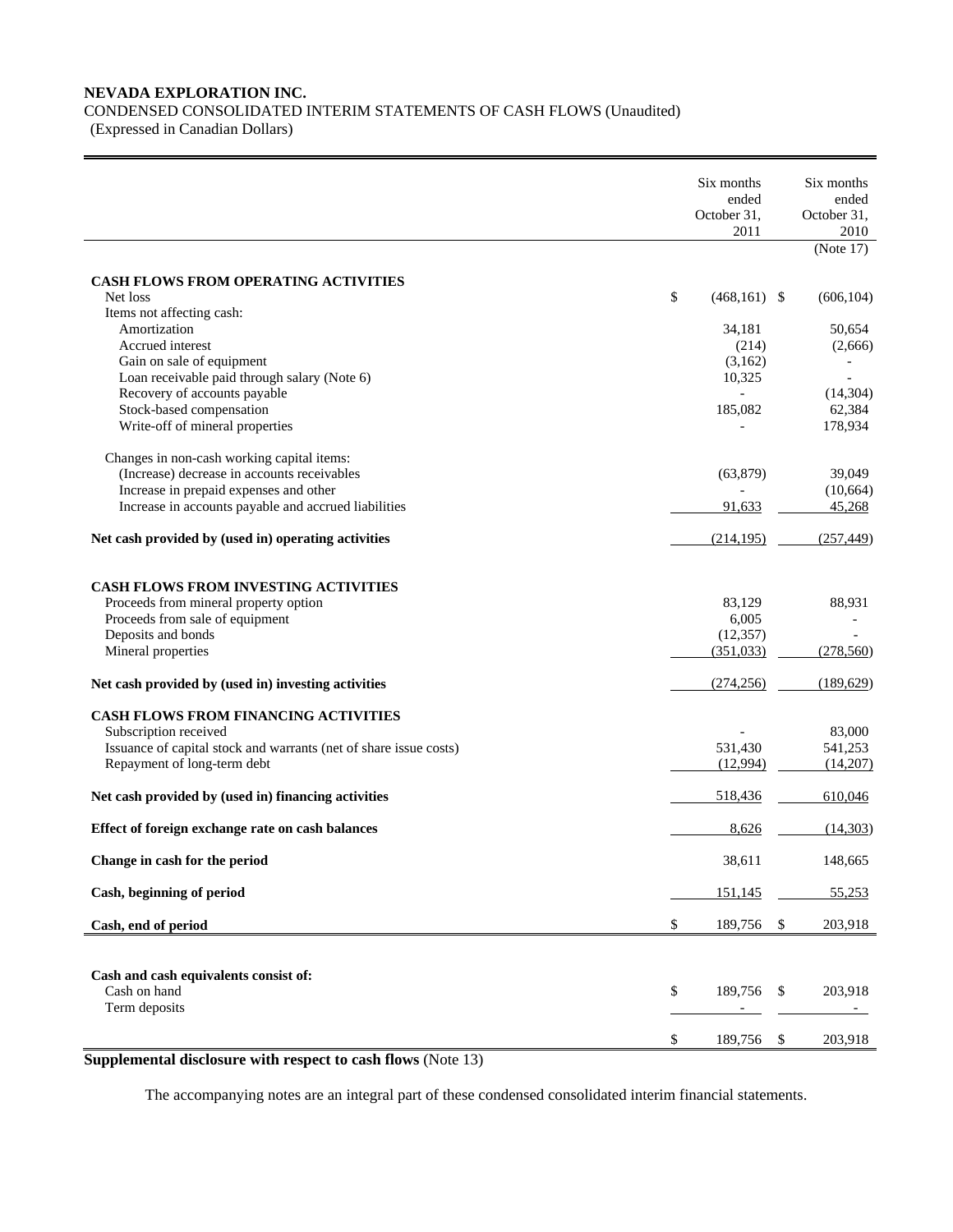# **NEVADA EXPLORATION INC.**  CONDENSED CONSOLIDATED INTERIM STATEMENTS OF CHANGES IN EQUITY (Unaudited)

(Expressed in Canadian Dollars)

|                                    |               | <b>Capital Stock</b> |                           | Reserves |           |     |            |              |                                    |      |                |    |                     |                                  |
|------------------------------------|---------------|----------------------|---------------------------|----------|-----------|-----|------------|--------------|------------------------------------|------|----------------|----|---------------------|----------------------------------|
|                                    | <b>Shares</b> | Amount               | Subscriptions<br>received |          | Options   |     | Warrants   |              | Foreign<br>Currency<br>Translation |      | Total reserves |    | Deficit             | Total<br>Shareholders'<br>Equity |
|                                    |               |                      |                           |          |           |     |            |              |                                    |      |                |    |                     |                                  |
| Balance, May 1, 2010               | 82,866,777    | \$10,686,870         | \$                        |          | 3,833,759 | -\$ | 450,800    | \$           |                                    |      | 4,284,559      |    | $(8,802,426)$ \$    | 6,169,003                        |
| Private placements                 | 11,258,000    | 562,900              |                           |          |           |     |            |              |                                    |      |                |    |                     | 562,900                          |
| Subscription received              |               |                      | 83,000                    |          |           |     |            |              |                                    |      |                |    |                     | 83,000                           |
| Shares for property                | 50,000        | 4,000                |                           |          |           |     |            |              |                                    |      |                |    |                     | 4,000                            |
| Share issue $cost - cash$          |               | (21, 647)            |                           |          |           |     |            |              |                                    |      |                |    |                     | (21, 647)                        |
| Share issue cost - warrants        |               | (70, 591)            |                           |          |           |     | 70,591     |              |                                    |      | 70,591         |    |                     |                                  |
| Share issue $cost$ – agent warrant |               | (1,089)              |                           |          |           |     | 1,089      |              |                                    |      | 1.089          |    |                     |                                  |
| Foreign currency translation       |               |                      |                           |          |           |     |            |              | 12,386                             |      | 12,386         |    |                     | 12,386                           |
| Stock-based compensation           |               |                      |                           |          | 62,384    |     |            |              |                                    |      | 62,384         |    |                     | 62,384                           |
| Loss and comprehensive loss        |               |                      |                           |          |           |     |            |              |                                    |      |                |    | (606, 104)          | (606, 104)                       |
| Balance, October 31, 2010          | 94,174,777    | \$11,160,443         | \$<br>83,000              |          | 3,896,143 | -\$ | 522,480    | $\mathbb{S}$ | 12,386                             | - \$ | 4,431,009      |    | $(9,408,530)$ \$    | 6,265,922                        |
|                                    |               |                      |                           |          |           |     |            |              |                                    |      |                |    |                     |                                  |
| Balance, May 1, 2011               | 100,532,851   | \$11,527,226         | \$                        |          | 4,190,645 | -S  | 599,596    | \$           | $(439,962)$ \$                     |      | 4,350,279      | S. | $(10, 134, 021)$ \$ | 5,743,484                        |
| Foreign currency translation       |               |                      |                           |          |           |     |            |              | 302,191                            |      | 302,191        |    |                     | 302,191                          |
| Private placements                 | 7,000,000     | 560,000              |                           |          |           |     |            |              |                                    |      |                |    |                     | 560,000                          |
| Share issue $costs - cash$         |               | (28, 570)            |                           |          |           |     |            |              |                                    |      |                |    |                     | (28, 570)                        |
| Share issue costs - warrants       |               | (51,907)             |                           |          |           |     | 51,907     |              |                                    |      | 51,907         |    |                     |                                  |
| Share issue costs - agent warrants |               | (4,718)              |                           |          |           |     | 4,718      |              |                                    |      | 4,718          |    |                     |                                  |
| Stock-based compensation           |               |                      |                           |          | 185,082   |     |            |              |                                    |      | 185.082        |    |                     | 185.082                          |
| Warrants expired                   |               | 532,684              |                           |          |           |     | (532, 684) |              |                                    |      | (532, 684)     |    |                     |                                  |
| Loss and comprehensive loss        |               |                      |                           |          |           |     |            |              |                                    |      | $\sim$         |    | (468.161)           | (468.161)                        |
| Balance, October 31, 2011          | 107,532,851   | \$12,534,715         | \$                        |          | 4,375,727 |     | 123,537    | -\$          | $(137,771)$ \$                     |      | 4,361,493      | S. | $(10,602,182)$ \$   | 6,294,026                        |

The accompanying notes are an integral part of these condensed consolidated interim financial statements.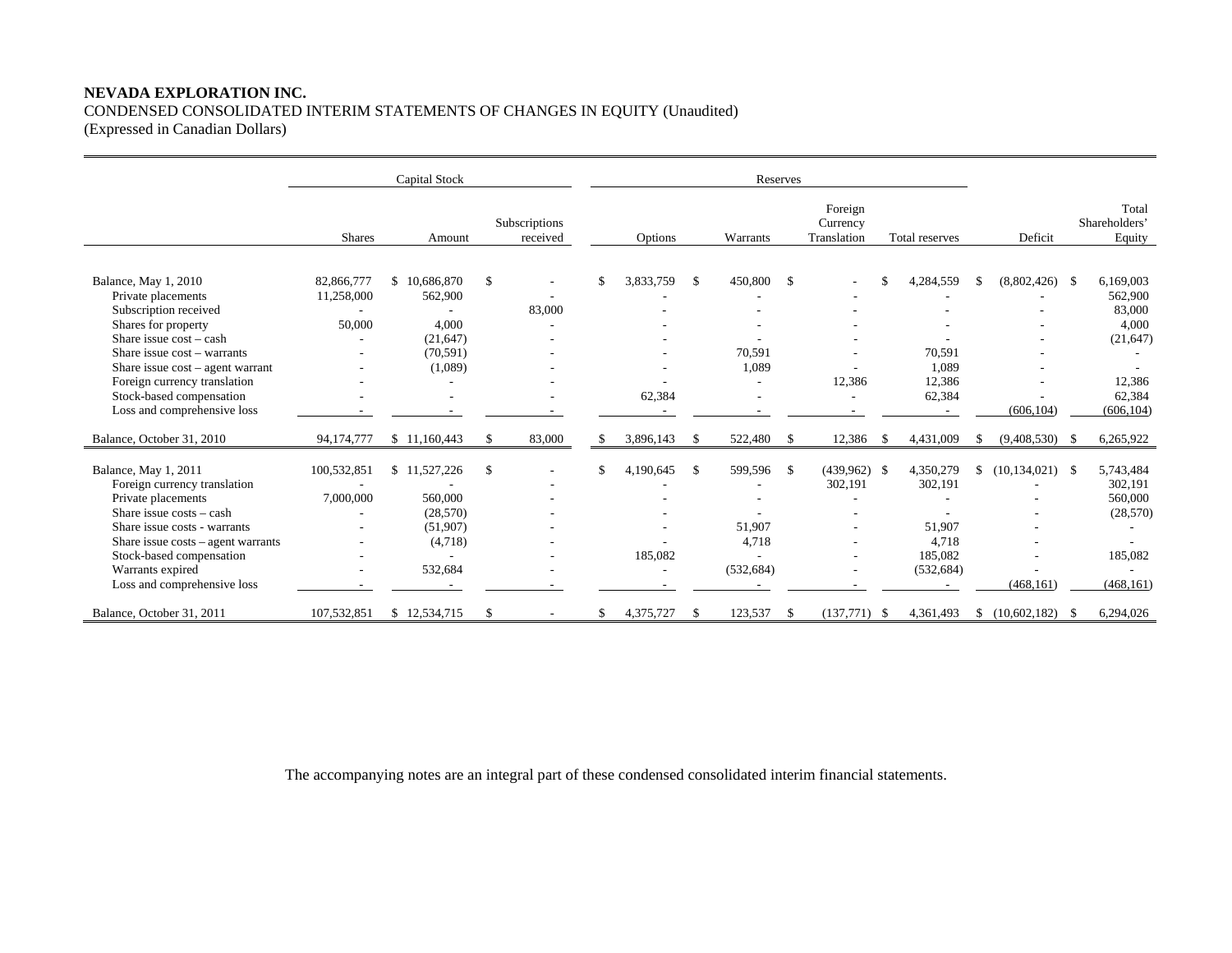# **1. NATURE AND CONTINUANCE OF OPERATIONS**

The Company was incorporated on April 6, 2006 under the Canada Business Corporations Act and is in the business of acquiring and exploring mineral properties. On July 14, 2010, the Company amalgamated with its subsidiary 2107189 Ontario Inc. The Company has not yet determined whether its properties contain reserves that are economically recoverable. The amounts shown for mineral properties and related deferred exploration costs represent costs incurred to date and do not reflect present or future values. The recoverability of these capitalized costs is dependent upon the existence of economically recoverable reserves, the ability of the Company to obtain necessary financing to complete the development of those reserves, and future profitable production.

The Company's head office is located at Suite 1500 - 885 West Georgia Street, Vancouver, BC V6C 3E8. The Company's registered and records office is located at 25th Floor, 700 W. Georgia St., Vancouver, BC V7Y 1B3. The Company is listed on the TSX Venture Exchange ("TSX-V") under the trading symbol "NGE".

 These condensed consolidated interim financial statements are authorized for use by the Board of Directors on December 14, 2011.

#### Going concern of operations

These condensed consolidated interim financial statements are prepared on a going concern basis which assumes that the Company will be able to realize its assets and discharge its liabilities in the normal course of business for the foreseeable future. As at October 31, 2011 the Company has had significant losses. In addition, the Company has not generated significant revenues from operations. The Company has financed its operations primarily through the issuance of common shares, loans proceeds and advances from related parties. The Company continues to seek capital through various means including the issuance of equity and/or debt. These circumstances lend significant doubt as to the ability of the Company to meet its obligations as they come due, and accordingly, the appropriateness of the use of accounting principles applicable to a going concern.

In order to continue as a going concern and to meet its corporate objectives, the Company will require additional financing through debt or equity issuances or other available means. Although the Company has been successful in the past in obtaining financing, there is no assurance that it will be able to obtain adequate financing in the future or that such financing will be on terms advantageous to the Company.

# **2. BASIS OF PREPARATION**

 These condensed consolidated interim financial statements, including comparatives have been prepared using accounting policies consistent with International Financial Reporting Standards ("IFRS") and in accordance with International Accounting Standard ("IAS") *34, Interim Financial Reporting.* 

The condensed consolidated interim financial statements are presented in Canadian dollars, which is the functional currency of the parent company and subsidiaries.

 These are the Company's second IFRS condensed consolidated interim financial statements for the six month period ending October 31, 2011 covered by the first IFRS consolidated annual financial statements to be presented in accordance with IFRS for the year ended April 30, 2012. Previously the Company prepared its consolidated annual and consolidated interim financial statements in accordance with Canadian Generally Accepted Accounting Principles ("Canadian GAAP").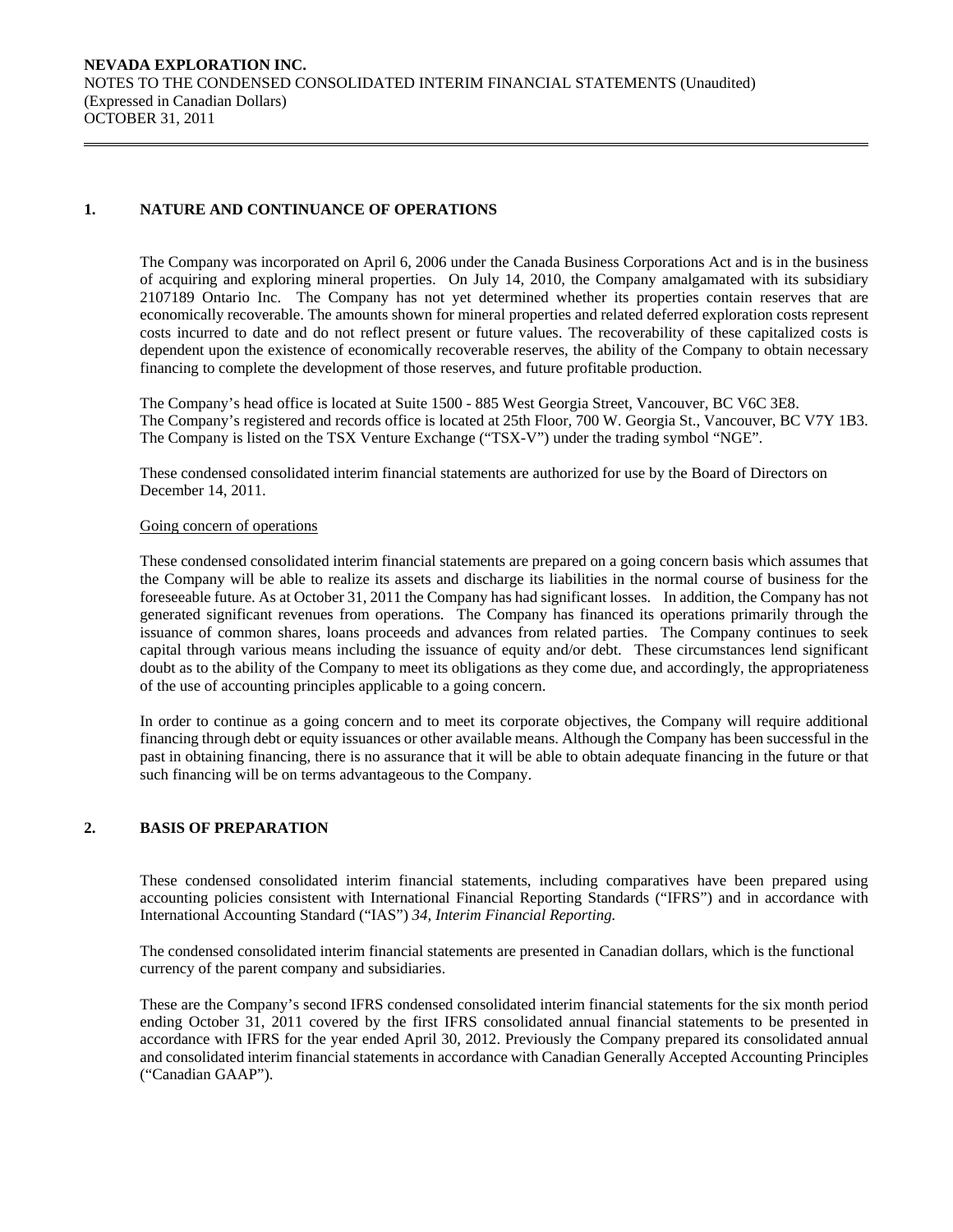## **2. BASIS OF PREPARATION** (cont'd…)

The condensed consolidated interim financial statements have been prepared on a historical cost basis, except for financial instruments classified as financial instruments at fair value through profit or loss or available for sale, which are stated at their fair value. In addition, these financial statements have been prepared using the accrual basis of accounting except for cash flow information.

## **3. SUMMARY OF SIGNIFICANT ACCOUNTING POLICIES**

 The accounting policies set out below are expected to be adopted for the year ending April 30, 2012 and have been applied consistently to all periods presented in these condensed interim consolidated financial statements and in preparing the opening IFRS balance sheet at May 1, 2010. For purposes of the transition to IFRS, unless otherwise indicated.

#### **Basis of consolidation**

 These condensed consolidated financial statements include the accounts of the Company and its wholly-owned subsidiary Pediment Gold LLC. All significant inter-company balances and transactions, income and expenses have been eliminated upon consolidation.

The financial statements include the financial statements of Nevada Exploration Inc. and its subsidiary listed in the following table:

| Name of Subsidiary | Country of<br>Incorporation | Functional<br>Currency | Ownership<br>Interest | Principal Activity  |
|--------------------|-----------------------------|------------------------|-----------------------|---------------------|
| Pediment Gold LLC  | JSA                         | US dollar              | 100%                  | Exploration company |

#### **Use of judgments and estimates**

The preparation of these condensed consolidated interim financial statements requires management to make certain estimates, judgments and assumptions that affect the reported amounts of assets and liabilities at the date of the financial statements and reported amounts of expenses during the period. Actual results could differ from these estimates.

 Significant assumptions about the future and other sources of estimation uncertainty that management has made at the end of the reporting period, that could result in a material adjustment to the carrying amounts of assets and liabilities in the event that the actual results differ from assumptions made, relate to, but are not limited to, the following:

- i) the recoverability of receivables;
- ii) the carrying value and the recoverability of exploration and evaluation assets;
- iii) the estimated useful lives of fixed assets and the related amortization;
- iv) the inputs used in accounting for stock-based compensation expense; and
- v) the deferred income tax asset allowance.

#### **Receivables**

Receivables are recorded at face value less any provisions for uncollectible amounts considered necessary.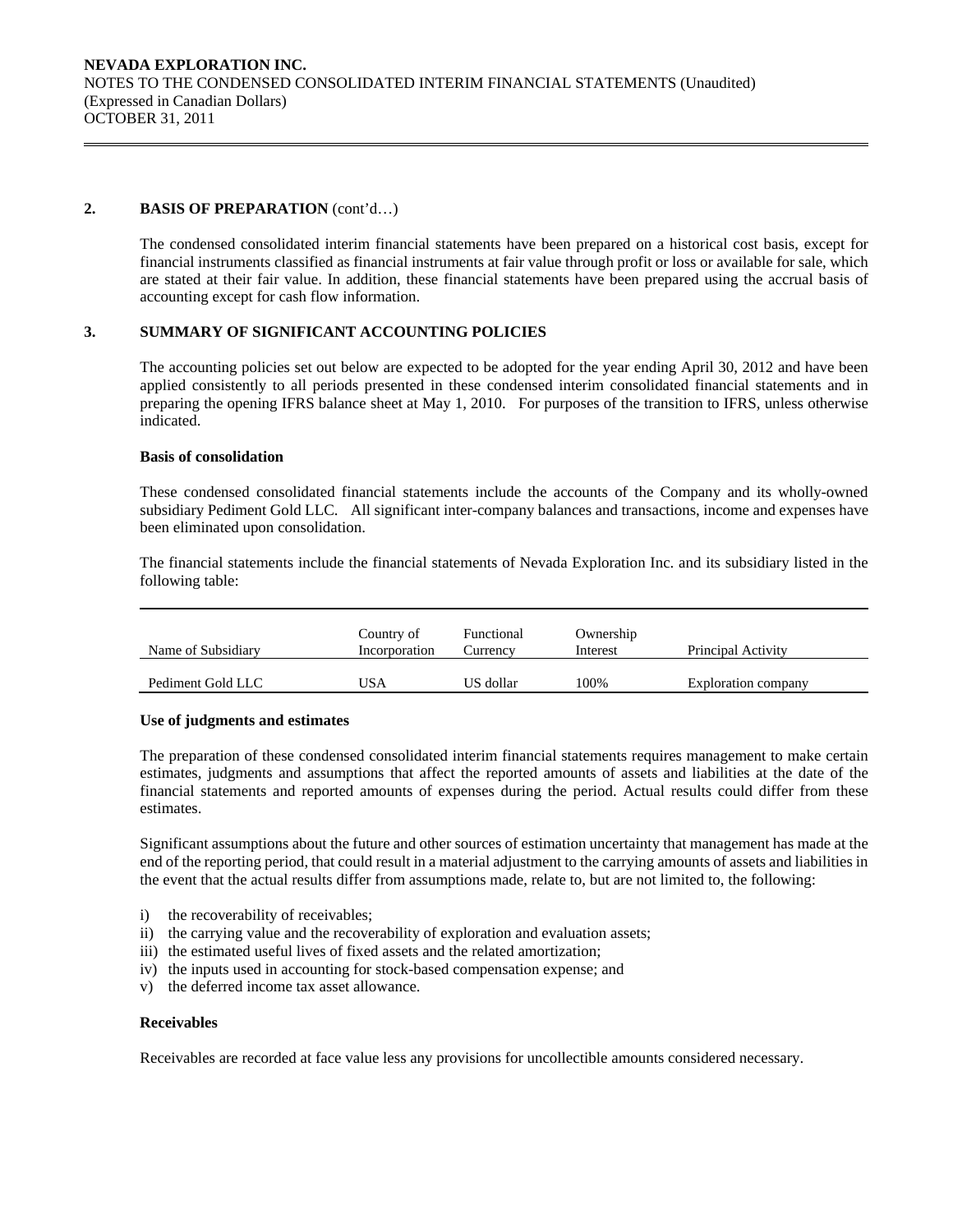#### **Equipment**

Equipment is recorded at historical cost less accumulated depreciation and impairment charges. Equipment is amortized on a straight-line basis over their estimated useful life as follows::

| <b>Exploration equipment</b> | 5 to 7 years |
|------------------------------|--------------|
| Vehicles                     | 5 years      |
| Office equipment             | 5 years      |
| Computer equipment           | 3 years      |

The Company's equipment is reviewed for an indication of impairment at the end of each reporting period. If an indication of impairment exists, the asset's recoverable amount is estimated. Impairment losses are recognized in profit or loss. An impairment loss is reversed if there is an indication that there has been a change in the estimates used to determine the recoverable amount. An impairment loss is reversed only to the extent that the asset's carrying amount does not exceed the carrying amount that would have been determined, net of amortization, if no impairment loss had been recognized.

The cost of replacing part of an equipment is recognized in the carrying amount of the equipment if it is probable that the future economic benefits embodied within the part will flow to the Company and its cost can be measured reliably. The carrying amount of the replaced part is derecognized. The costs of the day-to-day servicing of the equipment are recognized in profit or loss as incurred.

#### **Mineral properties – exploration and evaluation assets**

#### *Pre-exploration costs*

Pre-exploration costs are expensed in the period in which they are incurred.

#### *Exploration and evaluation expenditures*

 Once the legal right to explore a property has been acquired, all costs related to the acquisition, exploration and evaluation of mineral properties are capitalized by property. These direct expenditures include such costs as materials used, surveying costs, drilling costs, payments made to contractor and depreciation on plant and equipment during the exploration phase. Costs not directly attributable to exploration and evaluation activities, including general administrative overhead costs, are expensed in the period in which they occur.

 When a project is deemed to no longer have commercially viable prospects to the Company, exploration and evaluation expenditures in respect of that project are deemed to be impaired. As a result, those exploration and evaluation expenditure costs, in excess of estimated recoveries, are written off to the statement of comprehensive loss/income.

 The Company assesses exploration and evaluation assets for impairment when facts and circumstances suggest that the carrying amount of an asset may exceed its recoverable amount.

 Once the technical feasibility and commercial viability of extracting the mineral resource has been determined, the property is considered to be a mine under development and is classified as "mines under construction." Exploration and evaluation assets are also tested for impairment before the assets are transferred to development properties.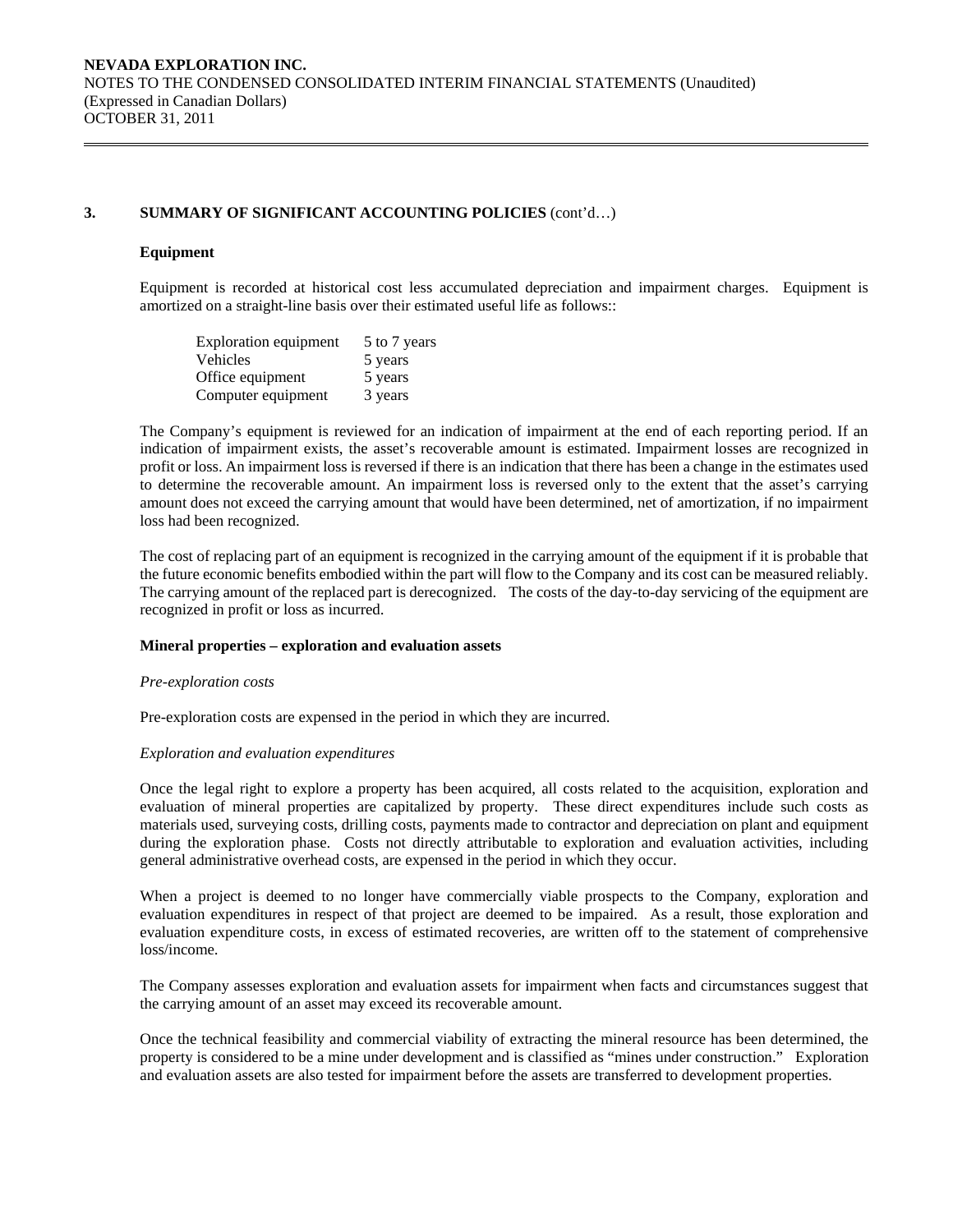#### **Mineral properties – exploration and evaluation assets** (cont'd…)

 As the Company currently has no operational income, any incidental revenues earned in connection with exploration activities are applied as a reduction to capitalized exploration costs.

Mineral exploration and evaluation expenditures are classified as intangible assets.

#### *Reclamation deposits*

 Cash which is subject to contractual restrictions on use is classified separately as reclamation deposits. Reclamation deposits are classified as loans and receivables.

#### **Impairment of tangible and intangible assets**

At the end of each reporting date, the Company's assets are reviewed to determine whether there is any indication that those assets may be impaired. If such indication exists, the recoverable amount of the asset is estimated in order to determine the extent of the impairment, if any. The recoverable amount is the higher of fair value less costs to sell and value in use. Fair value is determined as the amount that would be obtained from the sale of the asset in an arm's length transaction between knowledgeable and willing parties. In assessing value in use, the estimated future cash flows are discounted to their present value using pre-tax discount rate that reflects current market assessments of the time value of money and the risks specific to the asset. If the recoverable amount of an asset is estimated to be less than its carrying amount, the carrying amount of the asset is reduced to its recoverable amount and the impairment loss is recognized in statement of comprehensive loss for the period. For the purpose of impairment testing, exploration and evaluation assets are allocated to cash-generating units to which the exploration activity relates. For an asset that does not generate largely independent cash flows, the recoverable amount is determined for the cash generating unit to which the asset belongs.

Where an impairment loss subsequently reverses, the carrying amount of the asset (or cash-generating unit) is increased to the revised estimate of its recoverable amount, but to an amount that does not exceed the carrying amount that would have been determined had no impairment loss been recognized for the asset (or cash-generating unit) in prior years. A reversal of an impairment loss is recognized immediately in the statement of comprehensive loss.

#### **Revenue recognition**

Project management and consulting revenue is recognized at the time the service is provided and collection is reasonably assured.

#### **Income taxes**

Income tax expense comprises current and deferred tax. Income tax is recognized in profit or loss except to the extent that it relates to items recognized directly in equity. Current tax expense is the expected tax payable on taxable income for the year, using tax rates enacted or substantively enacted at period end, adjusted for amendments to tax payable with regards to previous years.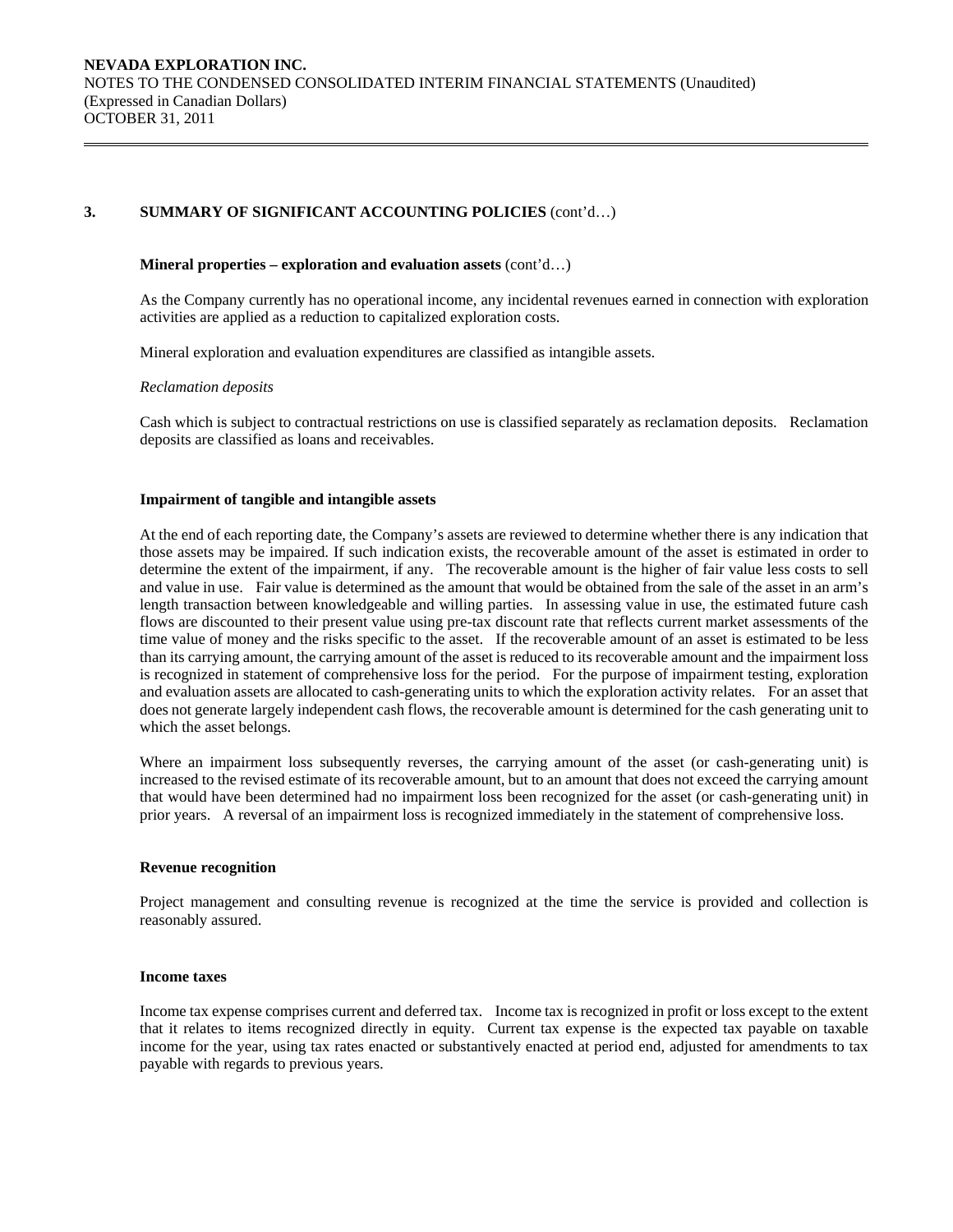#### **Income taxes** (cont'd…)

Deferred tax is recorded using the liability method, providing for temporary differences, between the carrying amounts of assets and liabilities for financial reporting purposes and the amounts used for taxation purposes. Temporary differences are not provided for relating to goodwill not deductible for tax purposes, the initial recognition of assets or liabilities that do not affect either accounting or taxable loss, or differences relating to investments in subsidiaries to the extent that they will probably not reverse in the foreseeable future. The amount of deferred tax provided is based on the expected manner of realization or settlement of the carrying amount of assets and liabilities, using tax rates enacted or substantively enacted at the balance sheet date.

A deferred tax asset is recognized only to the extent that it is probable that future taxable profits will be available against which the asset can be utilized. To the extent that the Company does not consider it probable that a deferred tax asset will be recovered, it provides a valuation allowance against that excess.

#### **Share issue costs**

 Professional fees, consulting fees and other costs that are directly attributable to financing transactions are charged to capital stock when the related shares are issued. if the financing is not completed share issue costs are charged to operations.

#### **Provision for environmental rehabilitation**

The Company recognizes the fair value of a liability for the provision for environmental rehabilitation in the year in which it is incurred when a reliable estimate of fair value can be made. The carrying amount of the related long-lived asset is increased by the same amount as the liability.

Changes in the liability for an asset retirement obligation due to the passage of time will be measured by applying an interest method of allocation. The amount will be recognized as an increase in the liability and an accretion expense in the statement of comprehensive loss. Changes resulting from revisions to the timing or the amount of the original estimate of undiscounted cash flows are recognized as an increase or a decrease to the carrying amount of the liability and the related long-lived asset. As at October 31, 2011, there was no provision for environmental rehabilitation.

### **Valuation of equity instruments in private placements**

The Company has adopted a relative fair value method with respect to the measurement of shares and warrants issued as private placement units. Warrants attached to units are valued based on the relative fair value of the Black-Scholes value of the warrants and the share price at the time of the finance.

#### **Loss per share**

Loss per share is calculated using the weighted average number of common shares outstanding during the year.

 The Company uses the treasury stock method to compute the dilutive effect of options, warrants and similar instruments. Under this method the dilutive effect on loss per share is recognized on the use of the proceeds that could be obtained upon exercise of options, warrants and similar instruments. It assumes that the proceeds would be used to purchase common shares at the average market price during the year. For the current and prior period this calculation proved to be anti-dilutive.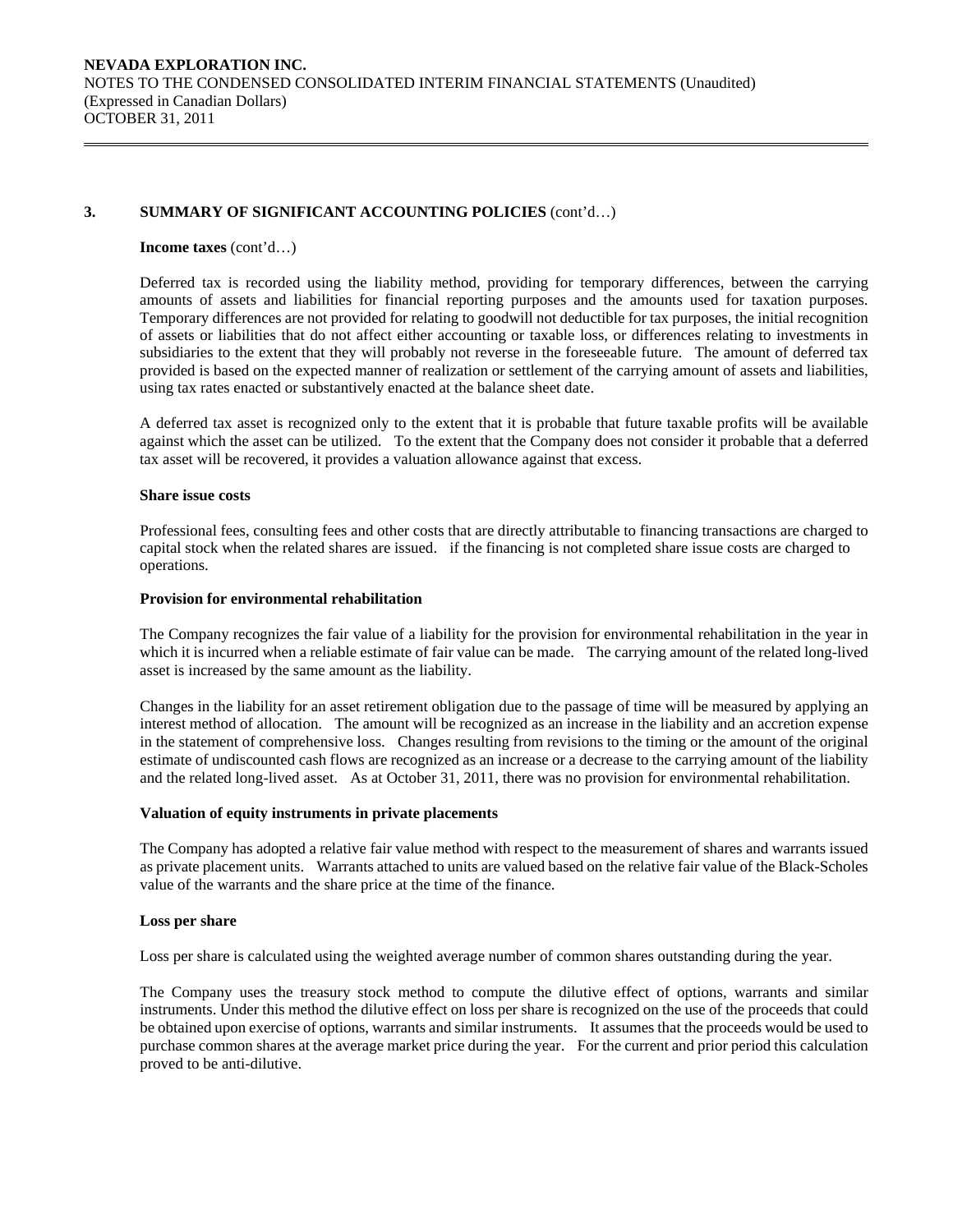#### **Stock-based compensation**

The Company grants stock options to acquire common shares of the Company to directors, officers, employees and consultants. An individual is classified as an employee when the individual is an employee for legal or tax purposes, or provides services similar to those performed by an employee.

The fair value of stock options is measured on the date of grant, using the Black-Scholes option pricing model, and is recognized over the vesting period. Consideration paid for the shares on the exercise of stock options is credited to capital stock. When vested options are forfeited or are not exercised at the expiry date the amount previously recognized in share-based compensation is transferred to accumulated losses (deficit). The Company estimates a forfeiture rate and adjusts the corresponding expense each period based on an updated forfeiture estimate.

In situations where equity instruments are issued to non-employees and some or all of the goods or services received by the entity as consideration cannot be specifically identified, they are measured at the fair value of the share-based payment. Otherwise, share-based payments are measured at the fair value of goods or services received.

#### **Foreign currencies**

 The functional currency is the currency of the primary economic environment in which the entity operates and has been determined for each entity within the Company. The presentation and functional currency for Nevada Explorations is the Canadian Dollar, functional currency for the subsidiaries is the US dollar. The functional currency determinations were conducted through an analysis of the consideration factors identified in IAS 21, *The Effects of Changes in Foreign Exchange Rates*.

 Transactions in foreign currencies are initially recorded in the Company's functional currency at the exchange rate of the transaction. Monetary assets and liabilities of the Company that are denominated in foreign currencies are re-translated at the functional currency rate of exchange ruling at the end of each reporting period. Non-monetary assets and liabilities are translated using the exchange rates as at the dates of the initial transactions. Non-monetary items measured at fair value in a foreign currency are translated using the exchange rates at the date when fair value is determined. Exchange gains and losses arising on translation are recognized directly into equity and transferred to the foreign currency transactions reserve.

## **Financial instruments**

#### Financial assets

Financial assets are classified as into one of the following categories based on the purpose for which the asset was acquired. The Company's accounting policy for each category is as follows:

*Fair value through profit or loss ("FVTPL")* – This category comprises derivatives, or assets acquired or incurred principally for the purpose of selling or repurchasing in the near term. They are carried in the statement of financial position at fair value with changes in fair value recognized in the statement of comprehensive loss.

*Loans and receivables ("LAR") -* Loans and receivables are financial assets with fixed or determinable payments that are not quoted in an active market. Such assets are initially recognized at fair value plus any direct attributable transaction costs. Subsequent to initial recognition loans and receivables are measured at amortized cost using the effective interest method, less any impairment losses.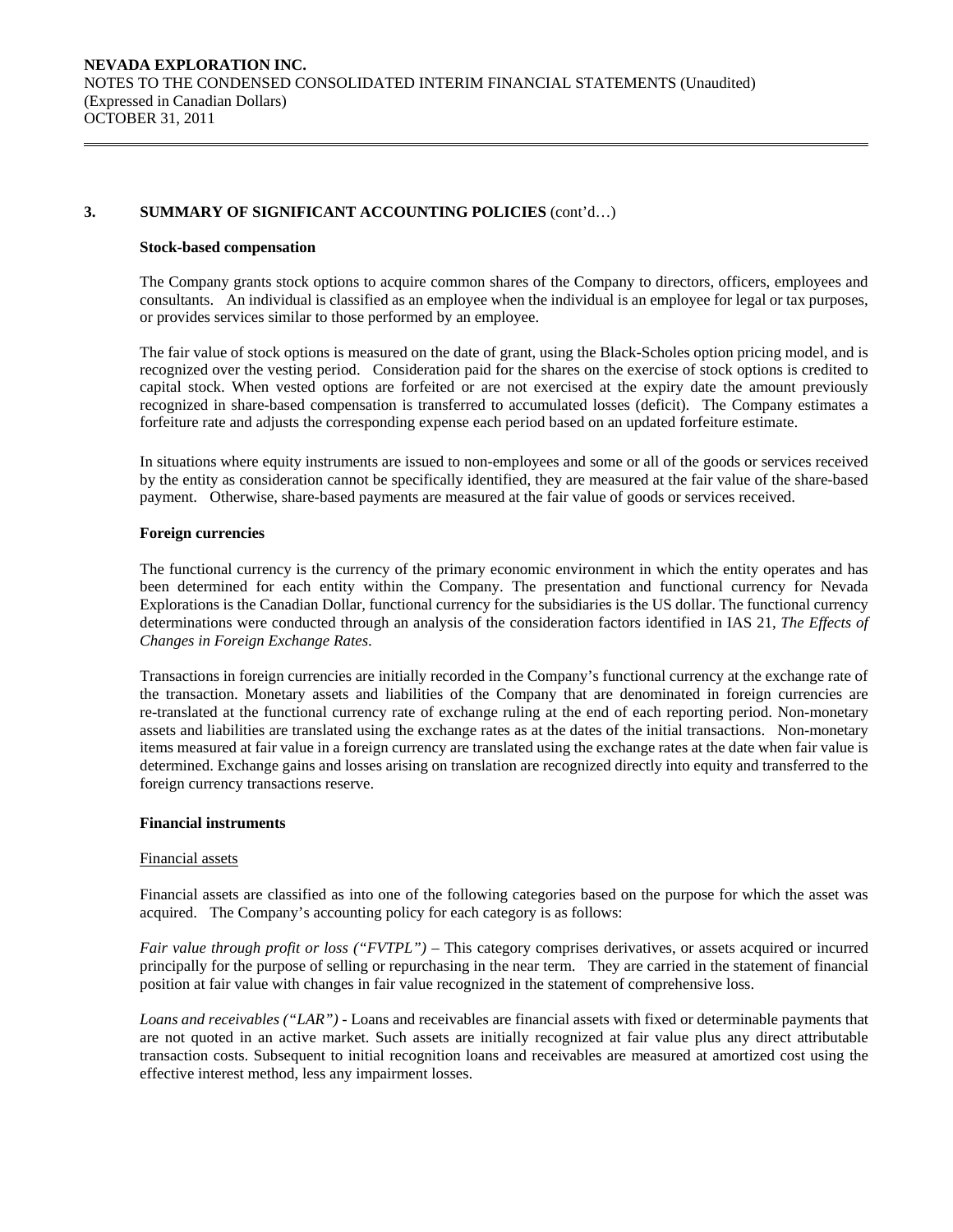#### **Financial instruments** (cont'd…)

### Financial assets (cont'd…)

*Held-to-maturity ("HTM") -* These assets are non-derivative financial assets with fixed or determinable payments and fixed maturities that the Company's management has the positive intention and ability to hold to maturity. These assets are measured at amortized costs using the effective interest method. If there is objective evidence that the asset is impaired, determined by reference to external credit ratings and other relevant indicators, the financial asset is measured at the present value of estimated future cash flows. Any changes to the carrying amount of the investment, including impairment losses, are recognized in the statement of comprehensive loss.

*Available-for-sale ("AFS") -* Non-derivative financial assets not included the above categories are classified as available-for-sale. They are carried at fair value with changes in fair value recognized directly in equity. Where a decline in the fair value of an available-for-sale financial asset constitutes objective evidence of impairment and at disposal, the amount of the loss is removed from equity and recognized in the statement of comprehensive loss.

#### Financial liabilities

Financial liabilities are classified in one of two categories, based on the purpose for which the liability was acquired. The Company's accounting policy for each category is as follows:

*Fair value through profit or loss ("FVTPL")* – This category comprises derivatives, or liabilities acquired or incurred principally for the purpose of selling or repurchasing in the near term. They are carried in the statement of financial position at fair value with changes in fair value recognized in the statement of comprehensive loss.

*Other financial liabilities ("OFL") -* This category includes amounts due to related parties and accounts payable and accrued liabilities, all of which are recognized at amortized cost.

| <b>Financial Instrument</b>              | Classification |
|------------------------------------------|----------------|
| Cash                                     | <b>FVTPL</b>   |
| Amounts receivable                       | LAR            |
| Loans receivable                         | LAR            |
| Deposits and bonds                       | LAR            |
| Accounts payable and accrued liabilities | OFL.           |
| Long-term debt                           | OFL.           |

#### Impairment

All financial assets except for those at FVTPL, are subject to review for impairment at least at each reporting date. Financial assets are impaired when there is any objective evidence that a financial asset or group of financial assets is impaired. Different criteria to determine impairment are applied for each category of financial assets, which are described above.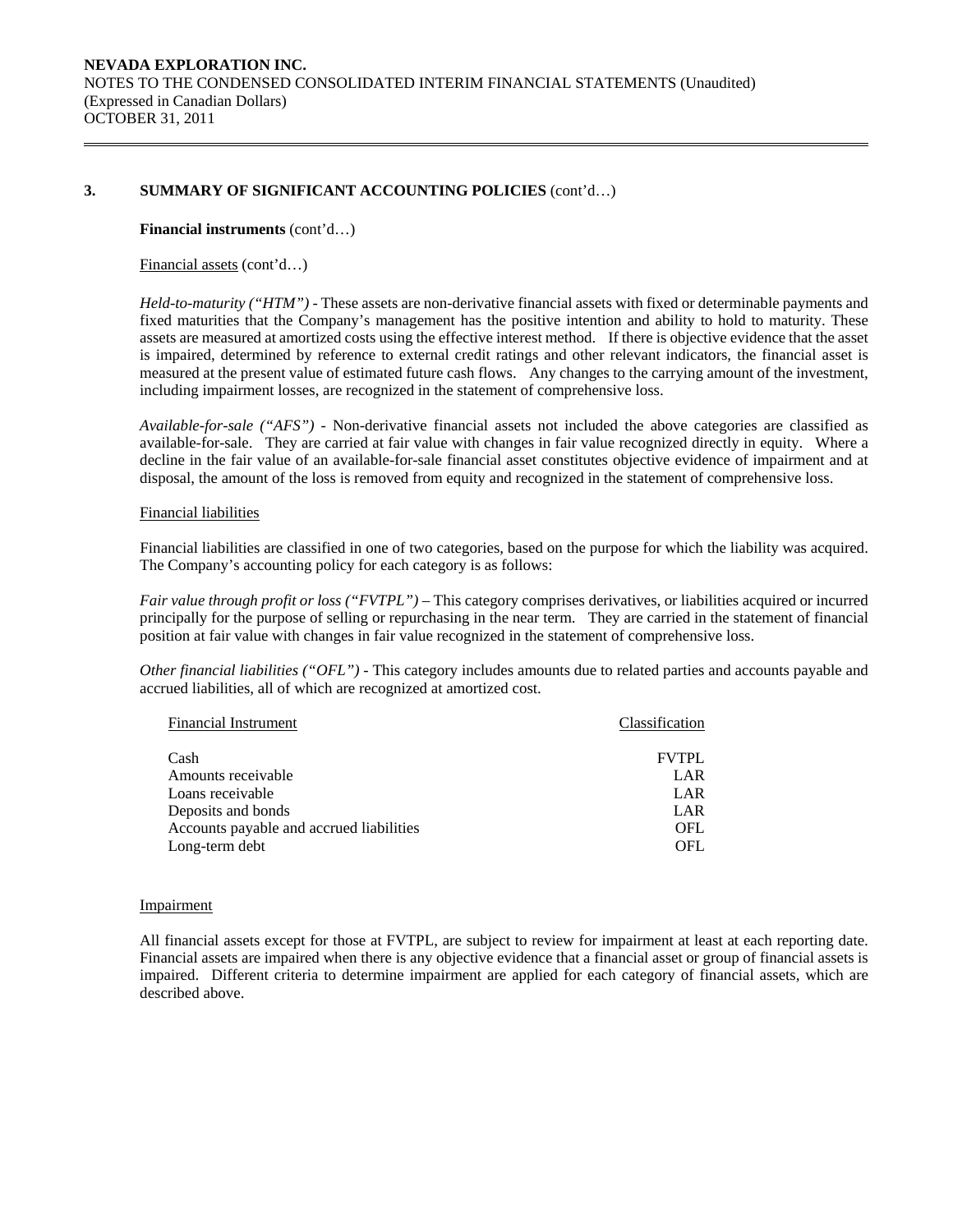#### **New standards not yet adopted**

IFRS 9, *Financial Instruments*, which covers the classification and measurement of financial assets as part of its project to replace IAS 39, "Financial Instruments: Recognition and Measurement." In October 2010, the requirements for classifying and measuring financial liabilities were added to IFRS 9. Under this guidance, entities have the option to recognize financial liabilities at fair value through earnings. If this option is elected, entitles would be required to reverse the portion of the fair value change due to own credit risk out of earnings and recognize the change in other comprehensive income. IFRS 9 is effective for the Company on January 1, 2013. Early adoption is permitted and the standard is required to be applied retrospectively. There will be no significant impact on the Company upon implementation of the issued standard.

IFRS 12, *Disclosure of Interests in Other Entities*, effective for the Company`s annual reporting period beginning January 1, 2013. This new standard provides the disclosure requirements for all forms of interests in other entities, including subsidiaries, joint arrangements, associates and consolidated structured entities.

IFRS 13, *Fair Value Measurement*, effective for the Company`s annual reporting period beginning January 1, 2013. This standard defines fair value and sets out in a single IFRS a framework for measuring fair value and requires disclosures about fair value measurements. The standard does not determine when an asset, a liability or an entity's own equity instrument is measured at fair value. Rather, the measurement and disclosure requirements of IFRS 13 apply when another IFRS requires or permits the item to be measured at fair value (with limited exceptions). The Company is currently assessing the impact that these standards will have on the Company`s financial statements.

# **4. ACCOUNTS RECEIVABLE**

The Company's receivables arise from two main sources: Harmonized Sales Tax ("HST") receivable due from Canadian government taxation authorities and accounts receivable. These are broken down as follows:

|                                       | October 31,<br>2011   |    | April 30,<br>2011 | May 1,<br>2010 |
|---------------------------------------|-----------------------|----|-------------------|----------------|
| HST receivable<br>Accounts receivable | \$<br>9,749<br>56,721 | S  | -<br>2,461        | 66,027         |
| Total                                 | 66,470                | S. | 2,461             | 66,027         |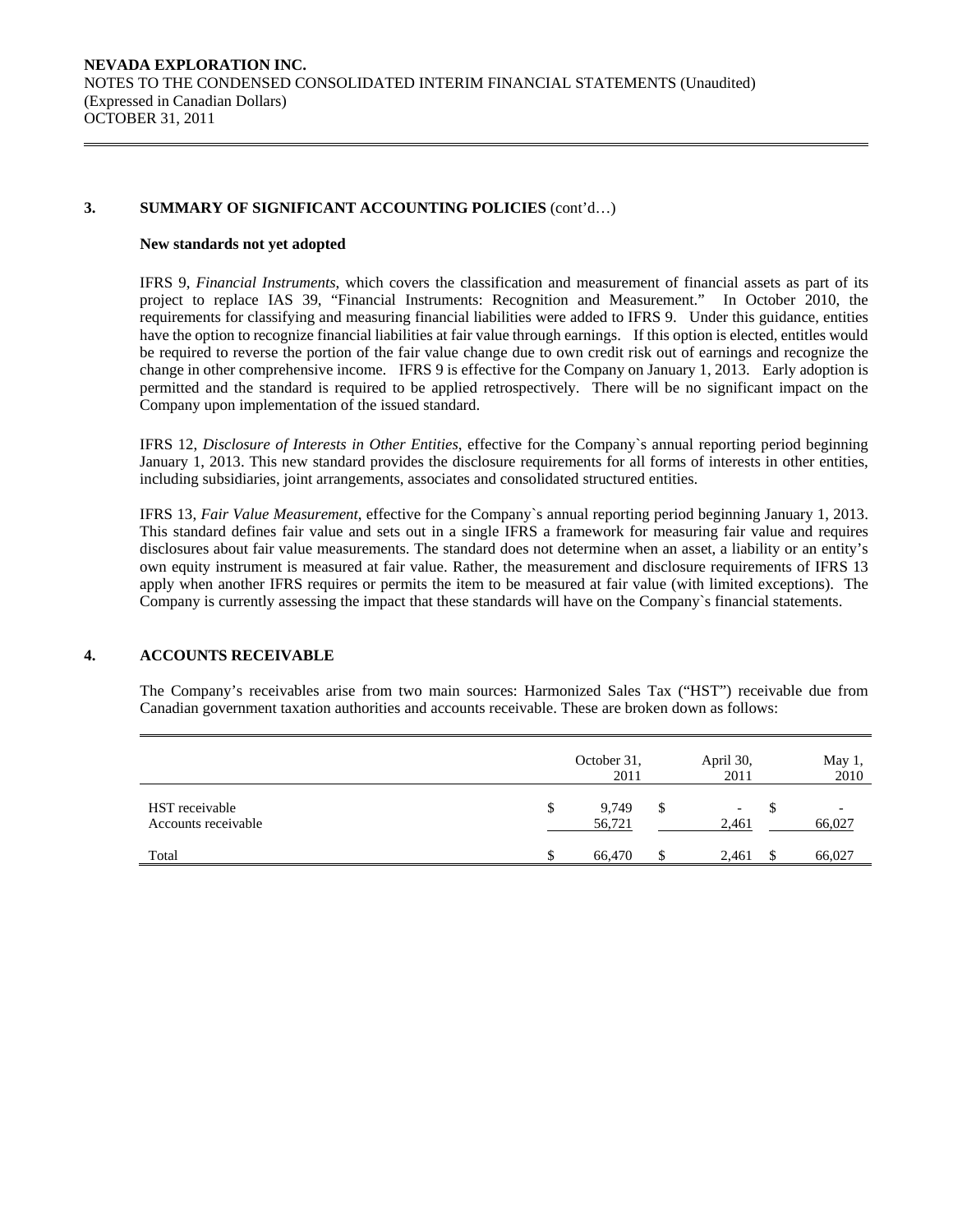### **5. PREPAID EXPENSES**

The prepaid expenses for the Company are as follows:

|                   | October 31,<br>2011 | April 30,<br>2011 | May $1$ ,<br>2010 |      |
|-------------------|---------------------|-------------------|-------------------|------|
| Security deposits | 15,427              |                   | 14,648            | 495. |

# **6. RELATED PARTY TRANSACTIONS**

 The remuneration of directors and other members of key management personnel during the six month period ended are as follows:

| Paid to:                                                                                                                             | Nature of<br>transactions              | October 31,<br>2011              | October 31,<br>2010 |                            |  |
|--------------------------------------------------------------------------------------------------------------------------------------|----------------------------------------|----------------------------------|---------------------|----------------------------|--|
| the Chief Executive Officer<br>the Chief Operating Officer<br>the VP of Corporate Development<br>a firm of which the Chief Financial | Management<br>Management<br>Management | \$<br>59,046<br>59,046<br>58,458 | S                   | 62,169<br>62,169<br>52,844 |  |
| Officer is a partner                                                                                                                 | Accounting                             | 52,502                           |                     | 33,053                     |  |
|                                                                                                                                      |                                        | 229,052                          |                     | 210.235                    |  |

 The transactions with related parties were in the normal course of operations and were measured at the exchange value, which represented the amount of consideration established and agreed to by the parties.

The amounts due from (to) related parties are as follows:

|                                                          | <b>Notes</b> |    | October 31,<br>2011      | April 30,<br>2011 |          | May 1,<br>2010 |
|----------------------------------------------------------|--------------|----|--------------------------|-------------------|----------|----------------|
| Loans receivable from the Chief Executive Officer        | (1)          | -S | $\overline{\phantom{a}}$ | 10.101            | <b>S</b> | 82,927         |
| Loans receivable from the Chief Operating Officer        | (1)          |    |                          |                   |          | 13.150         |
| A firm of which the Chief Financial Officer is a partner | *            |    | (51,808)                 | (15,000)          |          | (28, 860)      |
| Due to the Chief Operating Officer                       | *            |    | (24,040)                 | (37,794)          |          |                |
| Due to the VP of Corporate Development                   | *            |    | (30, 952)                | (49,770)          |          | (20, 261)      |
|                                                          |              |    | (106,800)                | (92,463)          |          | 49.956         |

(1) Loan receivable is guaranteed by Nil (April 30, 2011 – 1,350,000; May 1, 2011 – 2,100,000) common shares of the Company that are currently held in trust. Since issuance of the loans receivable, the Company has accrued interest of approximately \$30,300 (April 30, 2011 - \$30,300; May 1, 2011 - \$25,500), \$Nil of which was accrued during the period ended October 31, 2011.

\* Included in accounts payable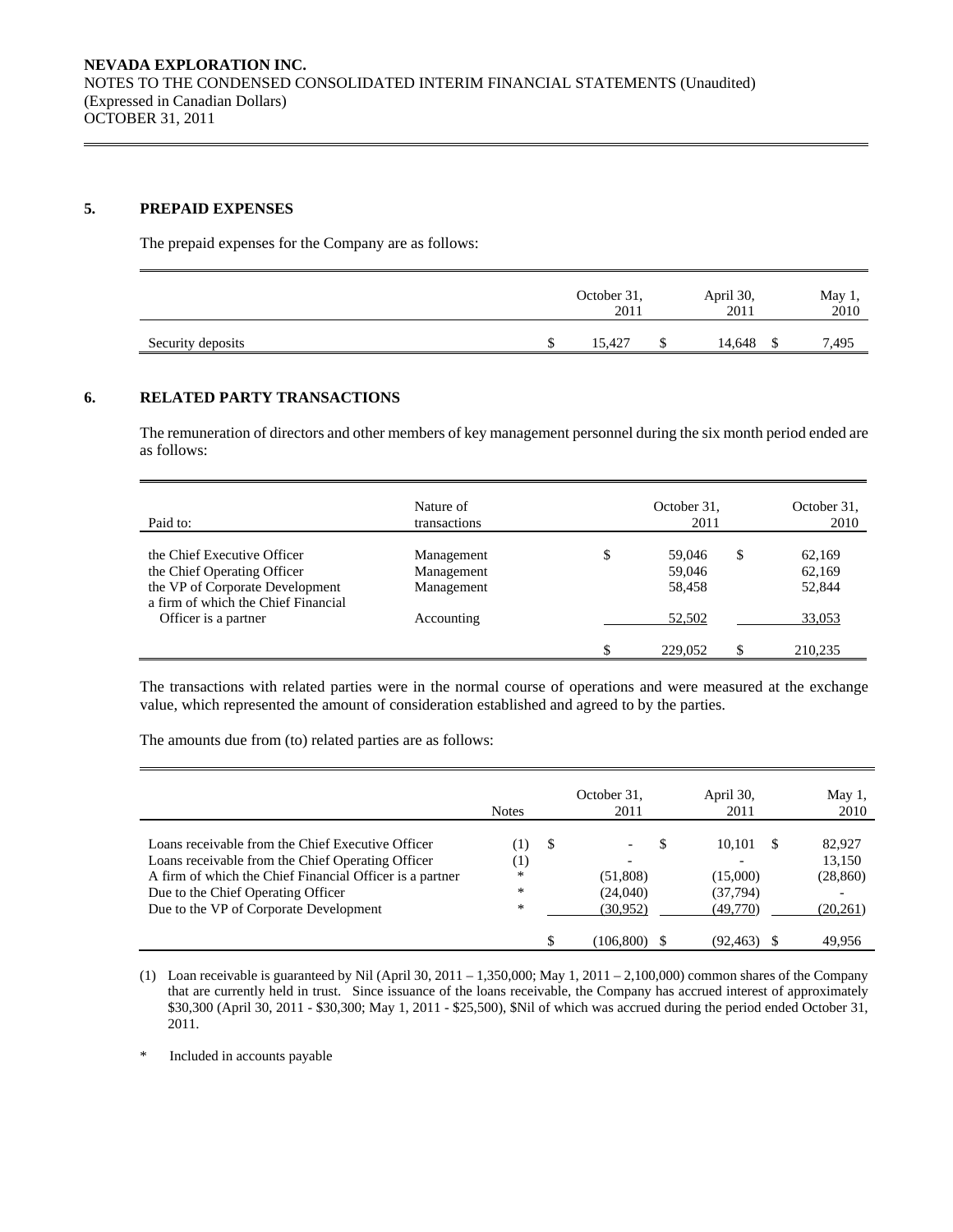# **7. EQUIPMENT**

|                                 | Exploration<br>equipment | Vehicles      | Computer<br>equipment |    | Office<br>equipment |     | Total     |
|---------------------------------|--------------------------|---------------|-----------------------|----|---------------------|-----|-----------|
|                                 |                          |               |                       |    |                     |     |           |
| Cost                            |                          |               |                       |    |                     |     |           |
| Balance, May 1, 2010            | \$<br>301,860            | \$<br>137,754 | \$<br>22,274          | \$ | 98,276              | S.  | 560,164   |
| Impairment                      | (41,706)                 | (16,216)      |                       |    |                     |     | (57, 922) |
| Disposal                        | (7,033)                  | (40,294)      |                       |    |                     |     | (47, 327) |
| Effect of translation           | (19,219)                 | (7, 784)      | (1,522)               |    | (6,715)             |     | (35,240)  |
| Balance, April 30, 2011         | 233,902                  | 73,460        | 20,752                |    | 91,561              |     | 419,675   |
| Disposal                        | (5,704)                  | (5,667)       |                       |    |                     |     | (11, 371) |
| Effect of translation           | 12,455                   | 3,927         | 1,103                 |    | 4,867               |     | 22,352    |
| Balance, October 31, 2011       | \$<br>240,653            | \$<br>71,720  | \$<br>21,855          | \$ | 96,428              | \$. | 430,656   |
| <b>Accumulated depreciation</b> |                          |               |                       |    |                     |     |           |
| Balance, May 1, 2010            | \$<br>102.684            | \$<br>68,923  | \$<br>17,011          | S  | 66,099              | \$  | 254,717   |
| Impairment                      | (24, 515)                | 3,476         |                       |    |                     |     | (21,039)  |
| Disposal                        | (6,329)                  | (36,265)      |                       |    |                     |     | (42, 594) |
| Amortization for the year       | 43,517                   | 15,889        | 4,522                 |    | 14,835              |     | 78,763    |
| Effect of translation           | (9,404)                  | (4,961)       | (1,504)               |    | (5,634)             |     | (21, 503) |
| Balance, April 30, 2011         | 105,953                  | 47.062        | 20,029                |    | 75,300              |     | 248,344   |
| Disposal                        | (4,278)                  | (4,250)       |                       |    |                     |     | (8,528)   |
| Amortization for the period     | 20,636                   | 7,358         | 451                   |    | 5.736               |     | 34,181    |
| Effect of translation           | 5,918                    | 2,614         | 1,071                 |    | 4,078               |     | 13,681    |
| Balance, October 31, 2011       | \$<br>128,229            | \$<br>52,784  | \$<br>21,551          | \$ | 85,114              | \$  | 287,678   |
| <b>Carrying amounts</b>         |                          |               |                       |    |                     |     |           |
| As at May 1, 2010               | \$<br>199,176            | \$<br>68,831  | \$<br>5,263           | \$ | 32,177              | \$  | 305,447   |
| As at April 30, 2011            | \$<br>127,949            | \$<br>26,398  | \$<br>723             | \$ | 16,261              | \$  | 171,331   |
| As at October 31, 2011          | 112,424                  | \$<br>18,936  | \$<br>304             | \$ | 11,314              | \$  | 142,978   |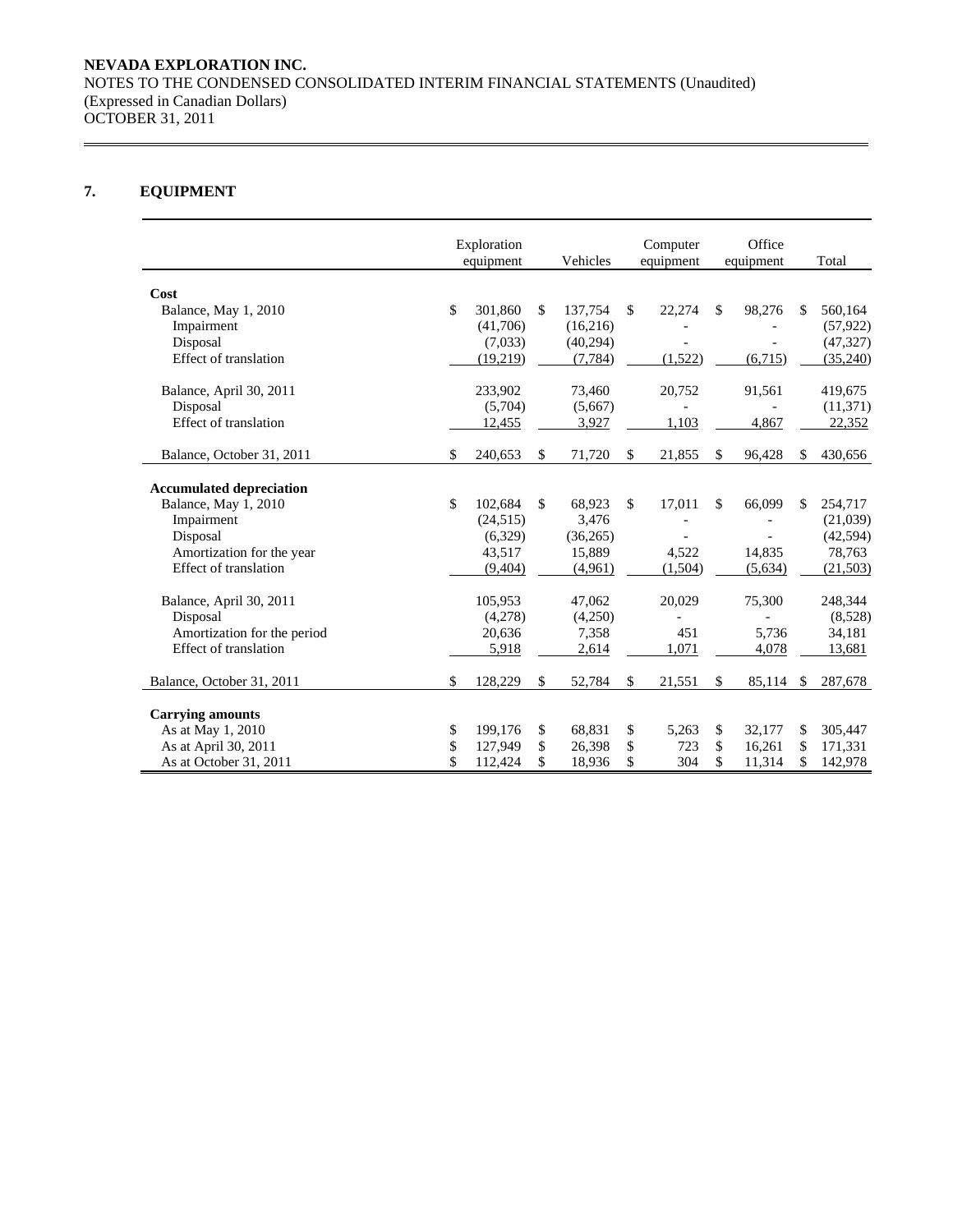### **8. EXPLORATION AND EVALUATION ASSETS**

As at October 31, 2011:

|                               | AW        | BU            | FJ            | HP                       | JU             | KC            | RP            | <b>SP</b> | <b>WF</b>    | <b>TOTAL</b> |
|-------------------------------|-----------|---------------|---------------|--------------------------|----------------|---------------|---------------|-----------|--------------|--------------|
| <b>Acquisition costs</b>      |           |               |               |                          |                |               |               |           |              |              |
| Balance – beginning of period | \$238,492 | 344,641<br>S. | 238,965<br>\$ | 33,461<br>\$.            | 126,760        | 483,426<br>S. | 160,954<br>S. | 237,356   | 174,499<br>S | \$2,038,554  |
| Additions - cash              | 2,254     | 39,605        | 17,554        | 20,838                   | 23,456         | 135,761       | 23,682        | 52,542    | 18,454       | 334,146      |
| Option payments received      | (83, 129) |               |               |                          |                |               |               |           |              | (83, 129)    |
| Effect of translation         | 7,914     | 19,290        | 12,878        | 2,726                    | 7,541          | 31,084        | 9,269         | 14,553    | 9,687        | 114,942      |
|                               |           |               |               |                          |                |               |               |           |              |              |
| Balance – end of period       | 165,531   | 403,536       | 269,397       | 57,025                   | 157,757        | 650,271       | 193,905       | 304,451   | 202,640      | 2,404,513    |
|                               |           |               |               |                          |                |               |               |           |              |              |
| <b>Exploration costs</b>      |           |               |               |                          |                |               |               |           |              |              |
| Balance – beginning of period | 587,098   | 835,727       | 972,551       | 722,804                  | 57,078         | 49,910        | 60,980        | 81,706    | 80,776       | 3,448,630    |
| Drilling                      | 12,726    |               |               |                          |                |               |               |           |              | 12,726       |
| Geological                    |           |               |               | $\overline{\phantom{0}}$ | 664            |               | 664           | 664       |              | 1,992        |
| Effect of translation         | 30,112    | 41,954        | 48,823        | 36,286                   | 2,899          | 2,506         | 3,095         | 4,135     | 4,055        | 173,865      |
|                               |           |               |               |                          |                |               |               |           |              |              |
| Balance – end of period       | 629,936   | 877,681       | 1,021,374     | 759,090                  | 60,641         | 52,416        | 64,739        | 86,505    | 84,831       | 3,637,213    |
| <b>Total costs</b>            | \$795,467 | \$1,281,217   | \$1,290,771   | \$816,115                | 218,398<br>SS. | 702,687<br>S  | \$258,644     | 390,956   | 287,471<br>S | \$6,041,726  |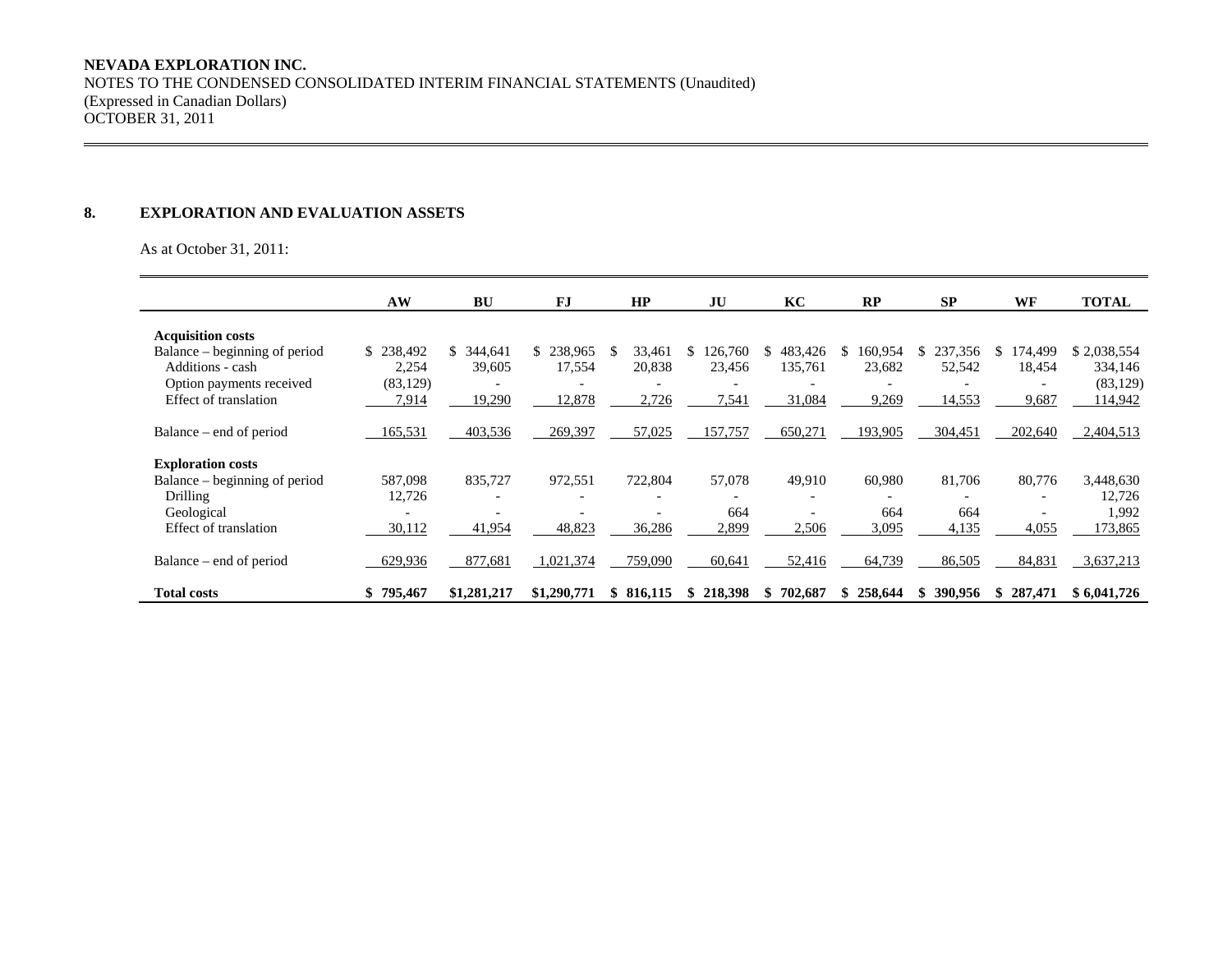# **NEVADA EXPLORATION INC.**

NOTES TO THE CONDENSED CONSOLIDATED INTERIM FINANCIAL STATEMENTS (Unaudited) (Expressed in Canadian Dollars) OCTOBER 31, 2011

#### **8. EXPLORATION AND EVALUATION ASSETS**

As at April 30, 2011:

|                             | AW        |     | <b>BU</b>                |    | DU        |    | FJ          |    | HP       | JU      | KC        |     | RP        |    | <b>SP</b> | WF       |    | <b>WM</b>                | <b>TOTAL</b> |
|-----------------------------|-----------|-----|--------------------------|----|-----------|----|-------------|----|----------|---------|-----------|-----|-----------|----|-----------|----------|----|--------------------------|--------------|
| <b>Acquisition costs</b>    |           |     |                          |    |           |    |             |    |          |         |           |     |           |    |           |          |    |                          |              |
| Balance – beginning of year | 335,379   | - S | 332,429                  | -8 | 55,750    | -S | 238,817     | -S | 35,777   | 113,232 | 389,467   | S   | 149,377   | -S | 203,875   | 169,035  | S. | 59,587                   | \$2,082,725  |
| Additions - cash            | 1,955     |     | 36,063                   |    |           |    | 16,686      |    |          | 22,301  | 123,415   |     | 22,716    |    | 49,907    | 17,540   |    |                          | 290,583      |
| <b>Additions - shares</b>   |           |     |                          |    |           |    |             |    |          |         | 4,000     |     |           |    |           |          |    |                          | 4,000        |
| Option payments received    | (82, 337) |     |                          |    |           |    |             |    |          |         |           |     |           |    |           |          |    |                          | (82, 337)    |
| Write-offs                  |           |     | $\overline{\phantom{a}}$ |    | (56,968)  |    |             |    |          |         |           |     |           |    |           |          |    | (60, 888)                | (117, 856)   |
| Effect of translation       | (16, 505) |     | (23, 851)                |    | 1,218     |    | (16, 538)   |    | (2,316)  | (8,773) | (33, 456) |     | (11, 139) |    | (16, 426) | (12,076) |    | 1,301                    | (138, 561)   |
|                             |           |     |                          |    |           |    |             |    |          |         |           |     |           |    |           |          |    |                          |              |
| Balance – end of year       | 238,492   |     | 344,641                  |    |           |    | 238,965     |    | 33,461   | 126,760 | 483,426   |     | 160,954   |    | 237,356   | 174,499  |    | ۰                        | 2,038,554    |
|                             |           |     |                          |    |           |    |             |    |          |         |           |     |           |    |           |          |    |                          |              |
| <b>Exploration costs</b>    |           |     |                          |    |           |    |             |    |          |         |           |     |           |    |           |          |    |                          |              |
| Balance – beginning of year | 504,126   |     | 893,564                  |    | 37,468    |    | 1,039,857   |    | 772,826  | 58,050  | 53,364    |     | 65,200    |    | 83,248    | 80,688   |    | 75,703                   | 3,664,094    |
| Dirt work                   | 1,839     |     |                          |    |           |    |             |    |          |         |           |     |           |    |           |          |    |                          | 1,839        |
| <b>Drilling</b>             | 107,870   |     |                          |    |           |    |             |    |          |         |           |     |           |    |           |          |    | $\overline{\phantom{a}}$ | 107,870      |
| Geophysics                  |           |     |                          |    |           |    |             |    |          |         |           |     |           |    |           | 5,678    |    | $\overline{\phantom{a}}$ | 5,678        |
| Geological                  | 777       |     |                          |    |           |    |             |    | ۰        | 2,978   |           |     | ٠         |    | 4,112     |          |    | $\overline{\phantom{a}}$ | 7,867        |
| Travel                      | 13,117    |     | $\overline{\phantom{a}}$ |    |           |    |             |    |          |         |           |     |           |    |           |          |    | $\overline{\phantom{a}}$ | 13,117       |
| Write-offs                  |           |     | -                        |    | (38, 286) |    |             |    |          |         |           |     |           |    |           |          |    | (77, 357)                | (115, 643)   |
| Effect of translation       | (40, 631) |     | (57, 837)                |    | 818       |    | (67, 306)   |    | (50,022) | (3,950) | (3, 454)  |     | (4,220)   |    | (5,654)   | (5,590)  |    | 1,654                    | (236, 192)   |
| Balance – end of year       | 587,098   |     | 835,727                  |    |           |    | 972,551     |    | 722,804  | 57,078  | 49,910    |     | 60,980    |    | 81,706    | 80,776   |    |                          | 3,448,630    |
| <b>Total costs</b>          | 825,590   |     | \$1,180,368              | -S |           |    | \$1,211,516 | S  | 752,264  | 183,838 | 533,336   | \$. | 221,934   |    | 319,062   | 255,275  |    | $\overline{\phantom{0}}$ | \$5,487,184  |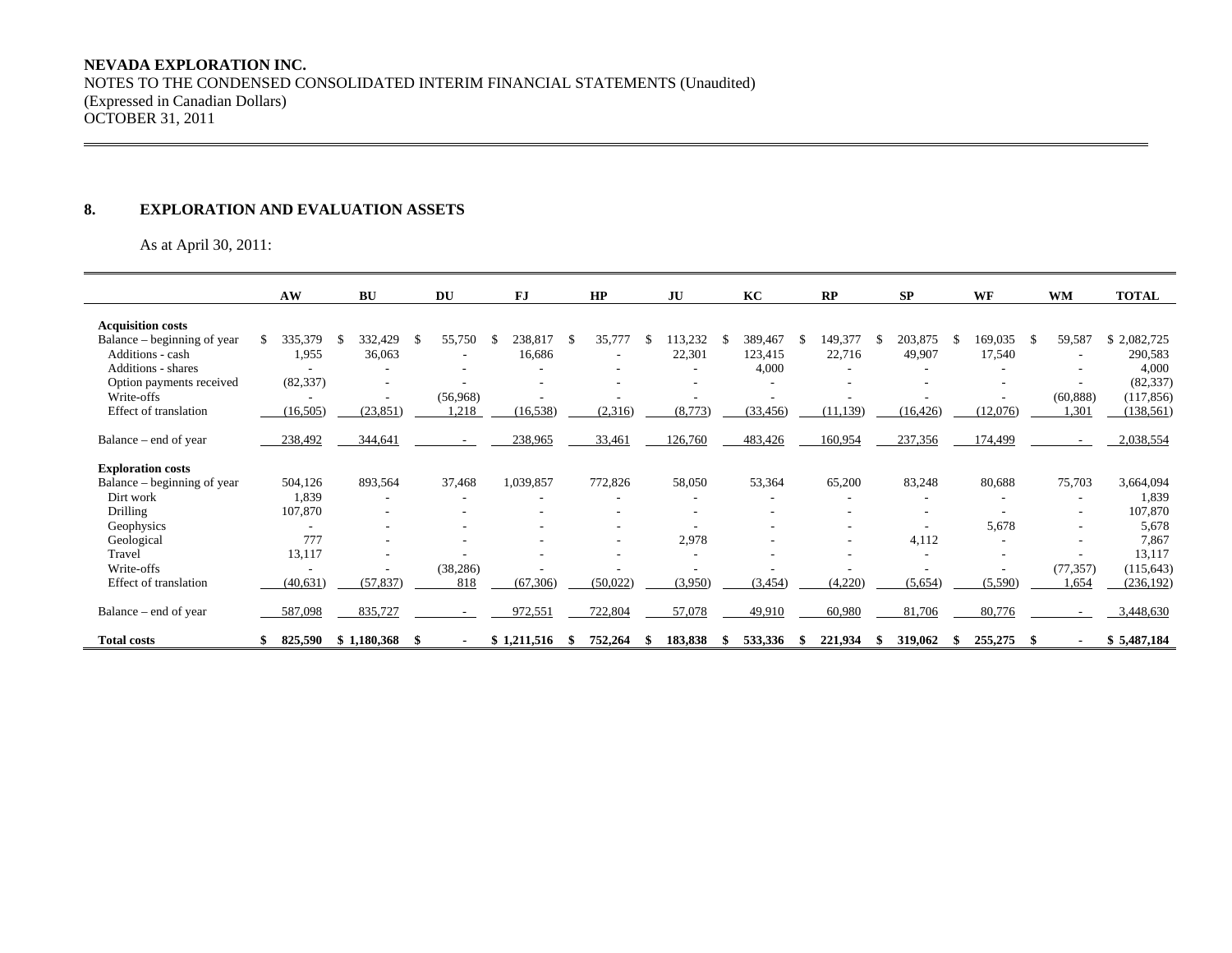#### **8. EXPLORATION AND EVALUATION ASSETS** (cont'd….)

#### **Awakening (AW)**

The Awakening Project is located in Humboldt County, Nevada, approximately 50 km north-northwest of Winnemucca, Nevada. The Company has a 100% interest in 432 (2010 – 420) claims (approx. 35.9 km<sup>2</sup>) at Awakening.

On July 1, 2008, the Company entered into a Mining Lease agreement with DIR Exploration Inc. ("DIR") on 15 claims (approx. 120 hectares), subject to a 3% NSR to DIR. Under the terms of the agreement, the Company is required to pay a minimum advance royalty of US\$60,000 annually commencing on the fourth anniversary.

On June 4, 2010, the Company entered into a Joint Venture Agreement with Northgate Minerals Corp. ("Northgate"), whereby Northgate may earn a joint venture interest in the Awakening Gold Project. Under the terms of the joint venture agreement, Northgate will have the option to earn a 51% interest in the Property by funding US\$4,100,000 in qualifying expenditures over 5 years and making US\$436,000 in cash payments by the third anniversary of the agreement, and if Northgate completes the initial 51% earn-in, Northgate may earn an additional 14%, for a total of 65%, by completing a feasibility report following 120 days after initial earn in. The Company received US\$87,000 upon the signing of the joint venture agreement. Another US\$87,000 was received on the  $1<sup>st</sup>$  anniversary.

#### **Bull Creek (BU)**

The Bull Creek Project is located in Humboldt County, Nevada, approximately 60 km west-northwest of Winnemucca, Nevada. The Company has a 100% interest in 264 (2010 – 297) claims (approx. 21.9 km<sup>2</sup>) at Bull Creek.

#### **Dunphy (DU)**

The Dunphy Project is located in Eureka County, Nevada, approximately 40 km east of Battle Mountain, Nevada. The Company had a 100% interest in 78 claims (approx.  $6.3 \text{ km}^2$ ) at Dunphy. The Company has abandoned its investment in the Dunphy Project, resulting in a charge to operations of \$95,254 during the year ended April 30, 2011.

## **Fletcher Junction (FJ)**

The Fletcher Junction Project is located in Mineral County, Nevada, approximately 30 km southwest of Hawthorne, Nevada. The Company has a 100% interest in 117 (2010 – 127) claims (approx. 9.6 km<sup>2</sup>) at the Fletcher Junction Project, subject to a 1.25% net smelter return royalty ("NSR").

#### **Hot Pot (HP)**

On September 16, 2005, the Company entered into a Mining Lease Agreement at the Hot Pot Project located in Humboldt County, Nevada, approximately 30 km northwest of Battle Mountain, Nevada. Under the terms of the agreement, the Company is required to make annual payments of US\$20,000 on each anniversary, and the agreement is subject to a 3% NSR to the property owner. The Company also controls 6 claims (approx. 50 hectares) at Hot Pot. All of the Company's mineral interests at Hot Pot are subject to a 1.25% NSR.

On September 16, 2009, the Company entered into an Exploration Agreement with International Enexco Ltd. ("Enexco") whereby Enexco can earn a 51% interest in the Hot Pot Property by drilling 6,000 meters (19,600ft) over three years, with the option to earn an additional 19%, for 70% total, by drilling another 3,000 meters (9,800ft) during the fourth year. Enexco shall pay to the property owner all payments required to be made by the Company. During the period ended October 31, 2011, Enexco has terminated the agreement and retains no interest in the project.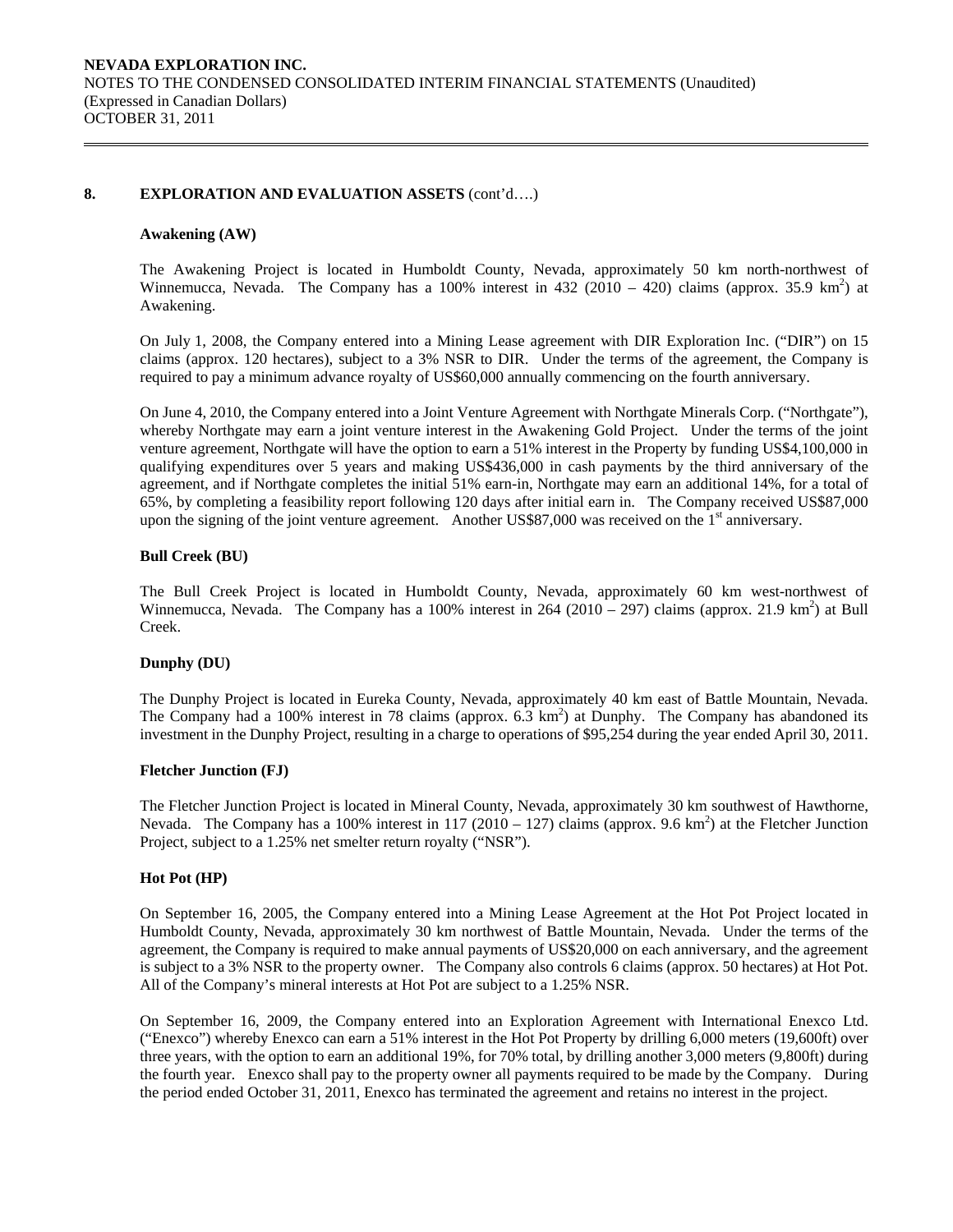#### **8. EXPLORATION AND EVALUATION ASSETS** (cont'd….)

#### **Jungo (JU)**

The Jungo Property is located in both Humboldt and Pershing Counties, Nevada, approximately 60 km west of Winnemucca, Nevada. The Company has a 100% interest in  $156(2010 - 192)$  claims (approx. 13.0 km<sup>2</sup>) at Jungo.

#### **Kelly Creek (KC)**

The Kelly Creek Project is located in Humboldt County, Nevada, approximately 40 km north-northwest of Battle Mountain, Nevada. The Company has a 100% interest in 581 claims (approx. 48.5 km<sup>2</sup>) at Kelly Creek.

On October 1, 2009, the Company entered into a Mining Lease and Option to Purchase Agreement with Genesis Gold Corporation ("Genesis"). Genesis has 100% interest in 254 claims (approx. 20.2 km<sup>2</sup>) at Kelly Creek under the Agreement, the Company is the Operator and has the option to purchase 100% of the Genesis claims for 100,000 common shares (50,000 shares issued in 2011, 50,000 shares issued in 2010) and US\$1,500,000, subject to a 1.5% Net Smelter Return Royalty ("Royalty"). The Company also has the option to purchase one half of the royalty (0.75%) for US\$750,000.

The Company shall pay to Genesis advance royalty payments as follows:

| $1st$ anniversary                                 | 5,000  | (paid) |
|---------------------------------------------------|--------|--------|
| $2nd$ anniversary                                 | 10,000 | (paid) |
| $3rd$ and $4th$ anniversary                       | 10,000 |        |
| 5 <sup>th</sup> and each subsequent anniversaries | 50,000 |        |

#### **Rye Patch (RP)**

The Rye Patch Project is located in Pershing County, Nevada, approximately 30 km northeast of Lovelock, Nevada. The Company has a 100% interest in 126 (2010 – 169) claims (approx. 10.0 km<sup>2</sup>) at Rye Patch. On May 22, 2008, the Company entered into a four year Mining Lease Agreement on an additional 65 hectares, subject to a 2.0% NSR. On November 9, 2010, an amendment to the agreement was made reducing the Company's annual payments from US\$10,000 to US\$5,000 effective May 22, 2010. The amendment also waived the exclusivity of the Company's option to purchase the property for US\$325,000. On July 21, 2008, the Company entered into a four year Mining Lease Agreement on an additional 16 hectares, subject to a 2% NSR. Under the terms of this agreement the Company is required to make annual payments of US\$6,000, and the Company has the option to purchase this property for US\$30,000. During the fiscal 2011 the Company did not make the annual payment of US\$6,000 as the Company is trying to re-negotiate this agreement. No notice of default has been received by the Company.

#### **Sand Pass (SP)**

The Sand Pass Project is located in Humboldt County, Nevada, approximately 10 km north of Winnemucca, Nevada. The Company has a 100% interest in  $145 (2010 - 197)$  claims (approx. 12.0 km<sup>2</sup>) at Sand Pass, and on July 10, 2008, the Company entered into a Mining Lease agreement for another 9.4 km<sup>2</sup> with multiple parties, subject to a 2% NSR. Under the terms of the agreement, the Company is required to make minimum lease payments of US\$31,000 each anniversary.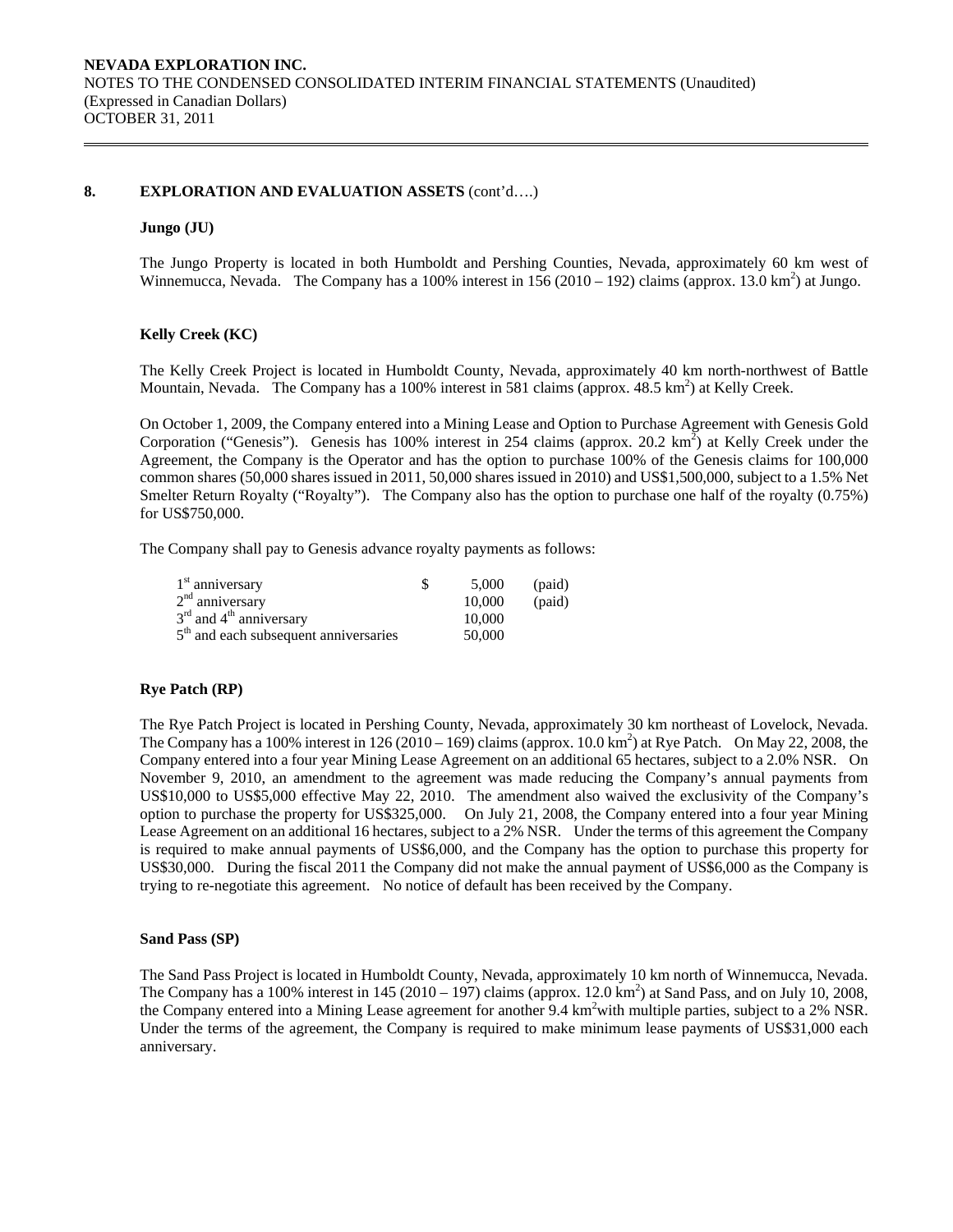### 8. **EXPLORATION AND EVALUATION ASSETS** (cont'd....)

### **Winnemucca Mountain (WM)**

The Winnemucca Mountain Project is located in Humboldt County, Nevada, approximately 5 km west of Winnemucca, Nevada. The Company had a 100% interest in 90 claims (approx.  $7.3 \text{ km}^2$ ) at Winnemucca Mountain. The Company has abandoned its investment in the Winnemucca Mountain project, resulting in a charge to operations of \$138,245 during the year ended April 30, 2011.

# **Whiskey Flats (WF)**

The Whiskey Flats Project is located in Mineral County, Nevada, approximately 20 km south of Hawthorne, Nevada. The Company has a 100% interest in 123 claims  $(9.4 \text{ km}^2)$  at Whiskey Flats.

# **9. DEPOSITS AND BONDS**

|                                                    |   | October 31,<br>2011 |   | April 30,<br>2011 | May 1,<br>2010 |
|----------------------------------------------------|---|---------------------|---|-------------------|----------------|
| Security deposits<br>Reclamation bond deposits (1) | S | 11,500<br>59,563    | S | 55,743            | 91,320         |
|                                                    |   | 71,063              |   | 55,743            | 91,320         |

(1) Reclamation deposits are required by the U.S. Bureau of Land Management ("BLM") and the U.S. Forest Service ("USFS") to ensure that reclamation and clean-up work on the Company's properties will be completed to the satisfaction of the BLM and the USFS.

# **10. ACCOUNTS PAYABLES AND ACCRUED LIABILITIES**

Payables and accrued liabilities for the Company are as follows:

|                                                                                                   | October 31,<br>2011                        |     | April 30,<br>2011                                       |    | May 1,<br>2010             |
|---------------------------------------------------------------------------------------------------|--------------------------------------------|-----|---------------------------------------------------------|----|----------------------------|
| Customer prepayments<br>Trade payables (credit)<br><b>Accrued liabilities</b><br>Salaries payable | \$<br>75,567<br>51,815<br>33,000<br>61,277 | S   | $\overline{\phantom{0}}$<br>(8,045)<br>40,000<br>93,489 | \$ | 88,033<br>40,000<br>20,261 |
| Total                                                                                             | 221,659                                    | \$. | 125,444                                                 | £. | 148,294                    |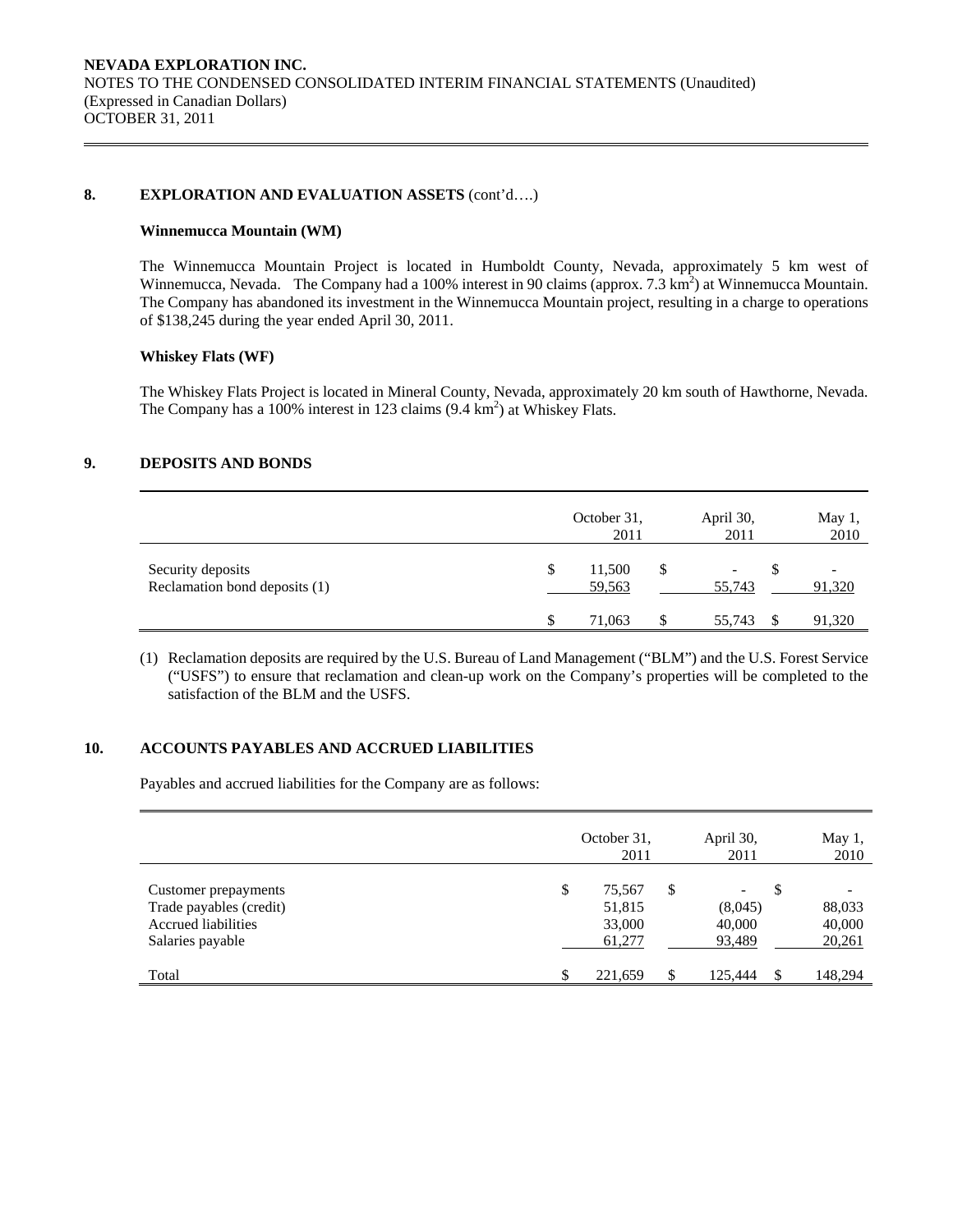### **11. LONG TERM DEBT**

The Company has entered into various agreements to lease vehicles and exploration equipment which terminate in years between 2012 and 2013, with blended monthly payments of principle and interest ranging from US\$667 and US\$1,618, bearing interest rates from 1.93% to 7.99% per annum. The finance lease obligation is payable as follows:

|                                                                      | October 31,<br>2011   | April 30,<br>2011     |   | May 1,<br>2010     |
|----------------------------------------------------------------------|-----------------------|-----------------------|---|--------------------|
| Lease obligations<br>Deduct: amount representing interest            | \$<br>20.985<br>(335) | \$<br>32,903<br>(958) | S | 63,173<br>(3,590)  |
| Present value of minimum lease payments due<br>Less: current portion | 20,650<br>(17,360)    | 31,945<br>(25,063)    |   | 59,583<br>(25,296) |
|                                                                      | \$<br>3.290           | \$<br>6.882           |   | 34,287             |

Remaining fiscal principle repayments of long-term debt are as follows:

| 2012<br>2013 | \$ | 13,402<br>7.248 |
|--------------|----|-----------------|
|              |    | <u>20,650</u>   |

# **12. CAPITAL STOCK AND RESERVES**

## a) Authorized share capital:

As at October 31, 2011, the authorized share capital of the Company was: Unlimited number of common shares without par value; Unlimited number of preferred shares without par value; All issued shares are fully paid.

#### b) Issued share capital:

 During the period ended October 31, 2011 the Company completed a non-brokered private placement by issuing 7,000,000 Units at a price of \$0.08 per Unit for total gross proceeds of \$560,000. Each unit consists of one common share and one-half of one non-transferable common share purchase warrant. Each whole warrant entitles the holder to purchase one common share at a price of \$0.12 for a period of one year. Fair value allocated in connection to these warrants was \$51,907. In connection with the private placement, the Company:

- a) paid cash share issuance costs of \$28,570; and
- b) issued 288,200 agent warrants with a fair value of \$4,718.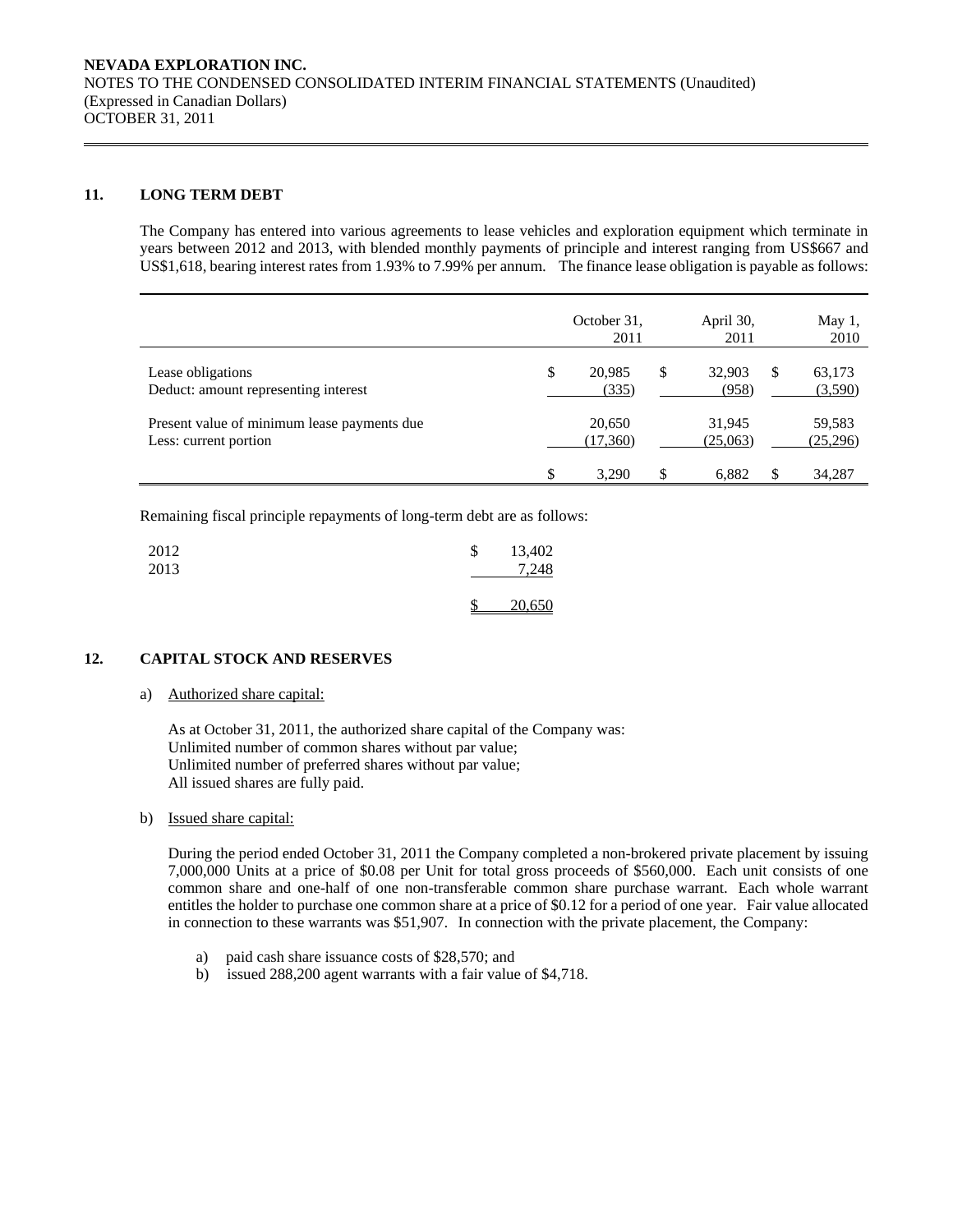b) Issued share capital: (cont'd…)

During the year ended April 30, 2011 the Company:

- i) completed a non-brokered private placement by issuing 11,258,000 Units at a price of \$0.05 per Unit for total gross proceeds of \$562,900. Each unit consists of one common share and one-half of one non-transferable common share purchase warrant. Each whole warrant entitles the holder to purchase one common share at a price of \$0.10 for a period of one year. Fair value allocated in connection to these warrants was \$80,795. In connection with the private placement, the Company:
	- a) paid cash share issuance costs of \$21,647; and
	- b) issued 56,000 agent warrants with a fair value of \$1,089.
- ii) issued 50,000 common shares in connection with a Lease and Option to Purchase Agreement with Genesis Gold Corporation on their HP claims, which form a portion of the Company's KC project in Humboldt Country, Nevada (Note 8).
- iii) completed a non-brokered private placement by issuing 2,601,074 Units at a price of \$0.07 for total gross proceeds of \$182,075. Each unit consists of one common share and one-half of one non-transferable common share purchase warrant. Each whole warrant entitles the holder to purchase one common share at a price of \$0.10 for a period of 12 months. Fair value allocated in connection to these warrants was \$29,068. In connection with the private placement, the Company:
	- a) paid cash share issuance costs of \$3,898; and
	- b) issued 7,500 agent warrants with a fair value of \$285.
- iv) issued 532,000 common shares at \$0.05 per share to reimburse a firm in which an officer and director of the Company is a partner for \$26,600 accounting services rendered in the ordinary course of business.
- v) completed a non-brokered private placement by issuing 3,225,000 Units at a price of \$0.08 per Unit for total gross proceeds of \$258,000. Each unit consists of one common share and one-half of one non-transferable common share purchase warrant. Each whole warrant entitles the holder to purchase one common share at a price of \$0.12 for a period of 12 months. Fair value allocated in connection to these warrants was \$32,131. In connection with the private placement the Company:
- a) Paid cash share issue costs of \$18,878; and
- b) Issued 212,000 agent warrants with a fair value of \$5,428.

#### c) Options

The Company has a stock option plan under which it is authorized to grant options to executive officers and directors, employees and consultants enabling them to acquire up to 10% of the issued and outstanding common stock of the Company. Under the plan, the exercise price of each option equals the market price, minimum price or a discounted price of the Company's stock as calculated on the date of grant. The options can be granted for a maximum term of five years, and generally vest over a 3 year period.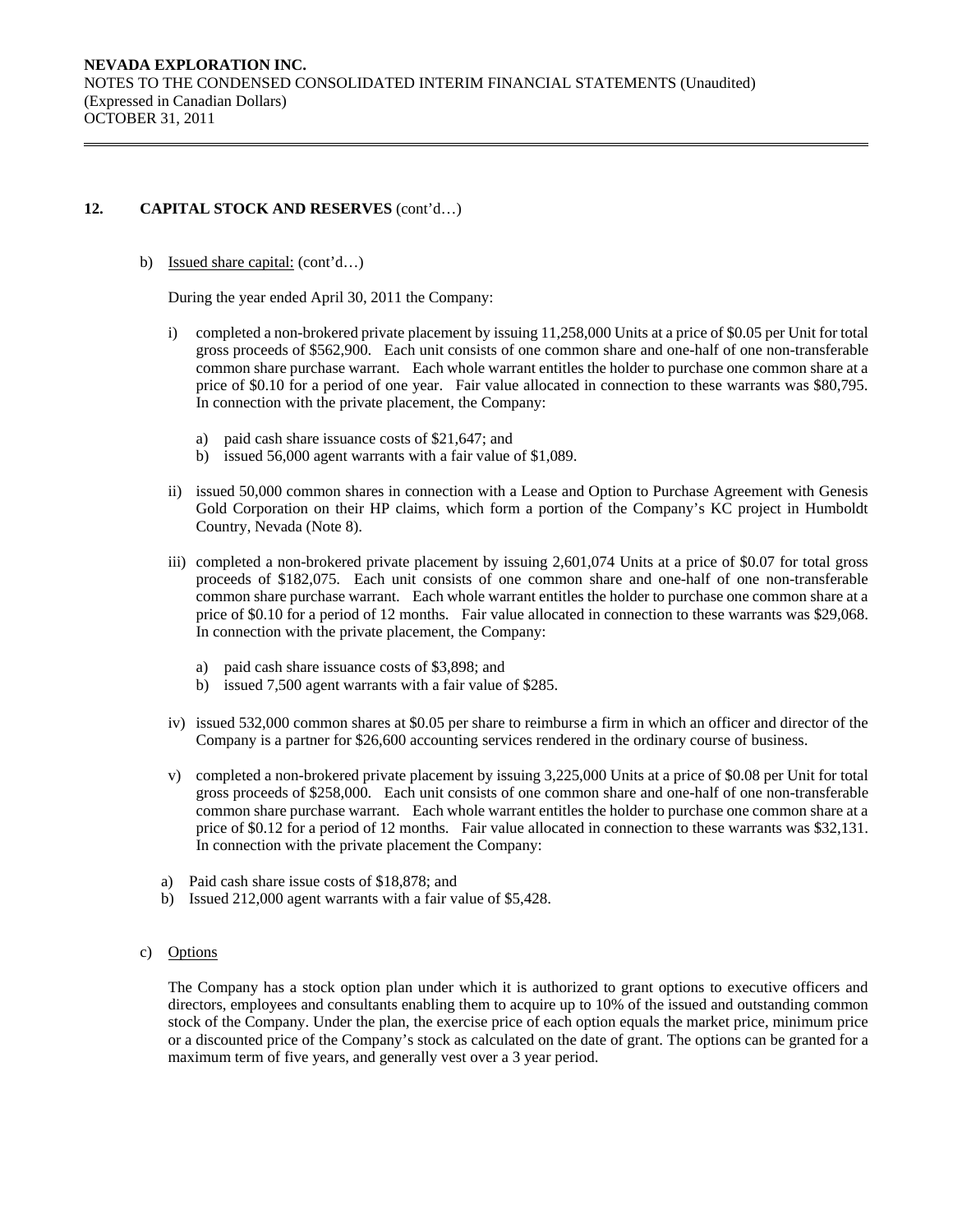c) Options (cont'd….)

During the period ended October 31, 2011, the Company:

- i) granted 2,250,000 stock options resulting in stock-based compensation of \$160,925.
- ii) granted 250,000 stock options to Ubika Corporation for investor relations services resulting in stock-based compensation of \$17,363. \$8,195 was recorded during the period ended October 31, 2011; the remainder will be recorded in future periods to match the vesting terms.
- iii) re-priced the exercise price of \$2,450,000 options resulting in an incremental fair value of \$14,141. The original exercise prices were \$0.15 to \$0.17.
- iv) recorded stock-based compensation expense of \$1,821 for options vested.

During the year ended April 30, 2011, the Company:

- i) granted 3,100,000 stock options resulting in stock-based compensation of \$257,011.
- ii) recorded total stock-based compensation expense of \$356,886 for options vested.

Option pricing models require the use of estimates and assumptions including the expected volatility. Changes in underlying assumptions can materially affect the fair value estimates. The following weighted average assumptions were used for the Black-Scholes valuation of options granted during the period:

|                          | Granted<br>2012 | Granted<br>2011 |
|--------------------------|-----------------|-----------------|
| Risk-free interest rate  | 1.37%           | 2.41%           |
| Expected life of options | 3.58 years      | 5 years         |
| Annualized volatility    | 130.91%         | 156.91%         |
| Dividend rate            | $0.00\%$        | $0.00\%$        |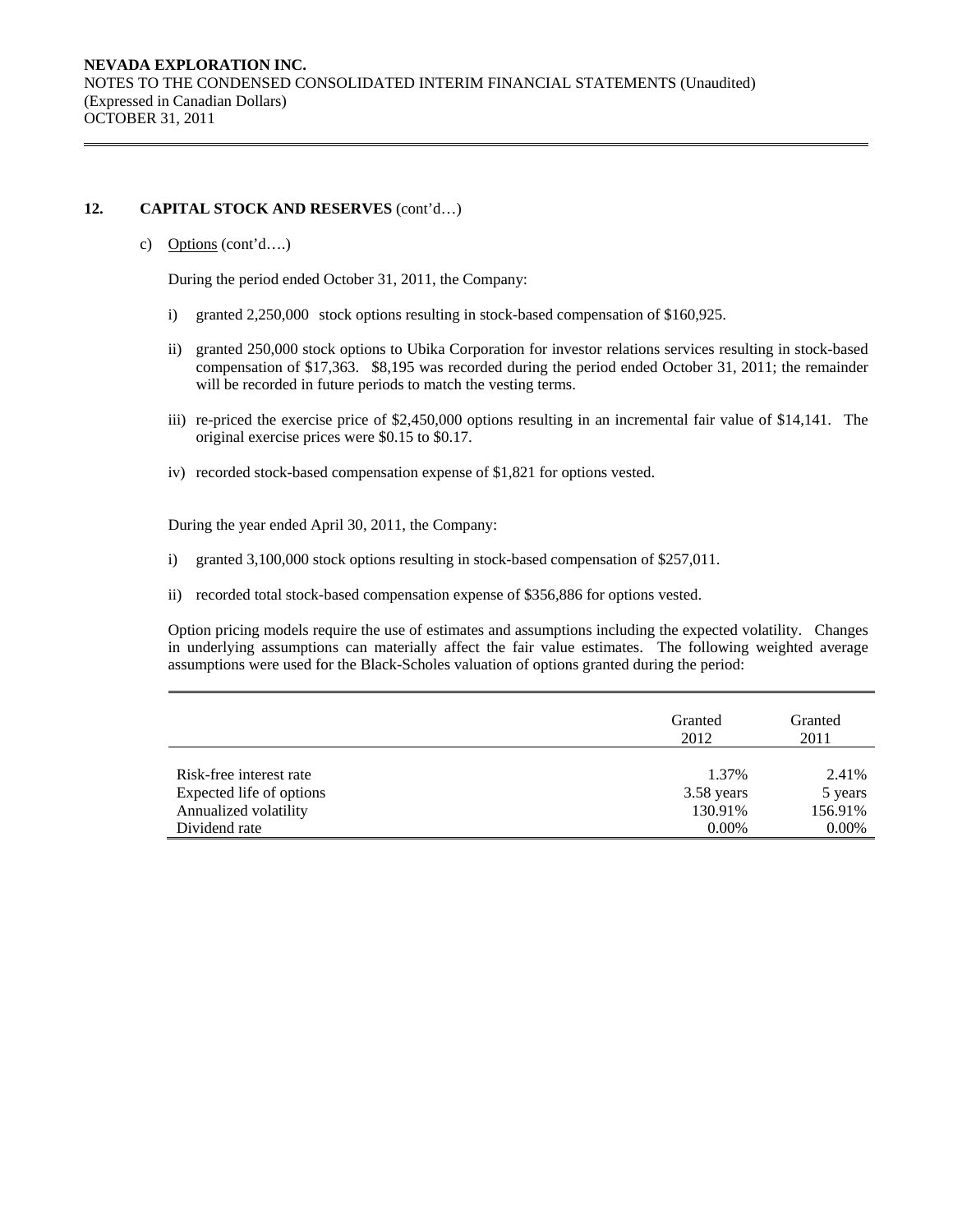# c) Options (cont'd….)

Stock option transactions are summarized as follows:

|                                                                  | Number of<br>Options                     |               | Weighted<br>Average<br>Exercise<br>Price |
|------------------------------------------------------------------|------------------------------------------|---------------|------------------------------------------|
| Outstanding, May 1, 2010<br>Granted<br>Expired                   | $4,650,000$ \$<br>3,100,000<br>(400,000) |               | 0.31<br>0.10<br>(0.80)                   |
| Outstanding, April 30, 2011<br>Granted<br>Cancelled              | 7,350,000<br>2,500,000<br>(550,000)      |               | 0.20<br>0.10<br>(0.15)                   |
| Outstanding, October 31, 2011                                    | 9,300,000                                | <sup>\$</sup> | 0.16                                     |
| Options exercisable at October 31, 2011                          | 9,050,000                                | \$            | 0.16                                     |
| Weighted average fair value of options granted during the period |                                          |               | 0.04                                     |

# c) Options (cont'd….)

As at October 31, 2011, the following incentive stock options are outstanding:

| Number<br>of Options                                                                                                                   | Exercise<br>Price                                                                          | <b>Expiry Date</b>                                                                                                                                                                                         |
|----------------------------------------------------------------------------------------------------------------------------------------|--------------------------------------------------------------------------------------------|------------------------------------------------------------------------------------------------------------------------------------------------------------------------------------------------------------|
| 400,000<br>500,000<br>150,000<br>150,000<br>550,000<br>200,000<br>250,000<br>900,000<br>600,000<br>3,100,000<br>2,500,000<br>9,300,000 | \$<br>0.10<br>0.60<br>0.95<br>1.00<br>0.10<br>0.15<br>0.16<br>0.10<br>0.10<br>0.10<br>0.10 | March 9, 2012<br>April 23, 2012<br>June 8, 2012<br>June 11, 2012<br>March 4, 2013<br>June 10, 2013<br>September 30, 2014<br>September 30, 2014<br>November 17, 2014<br>December 31, 2015<br>August 9, 2016 |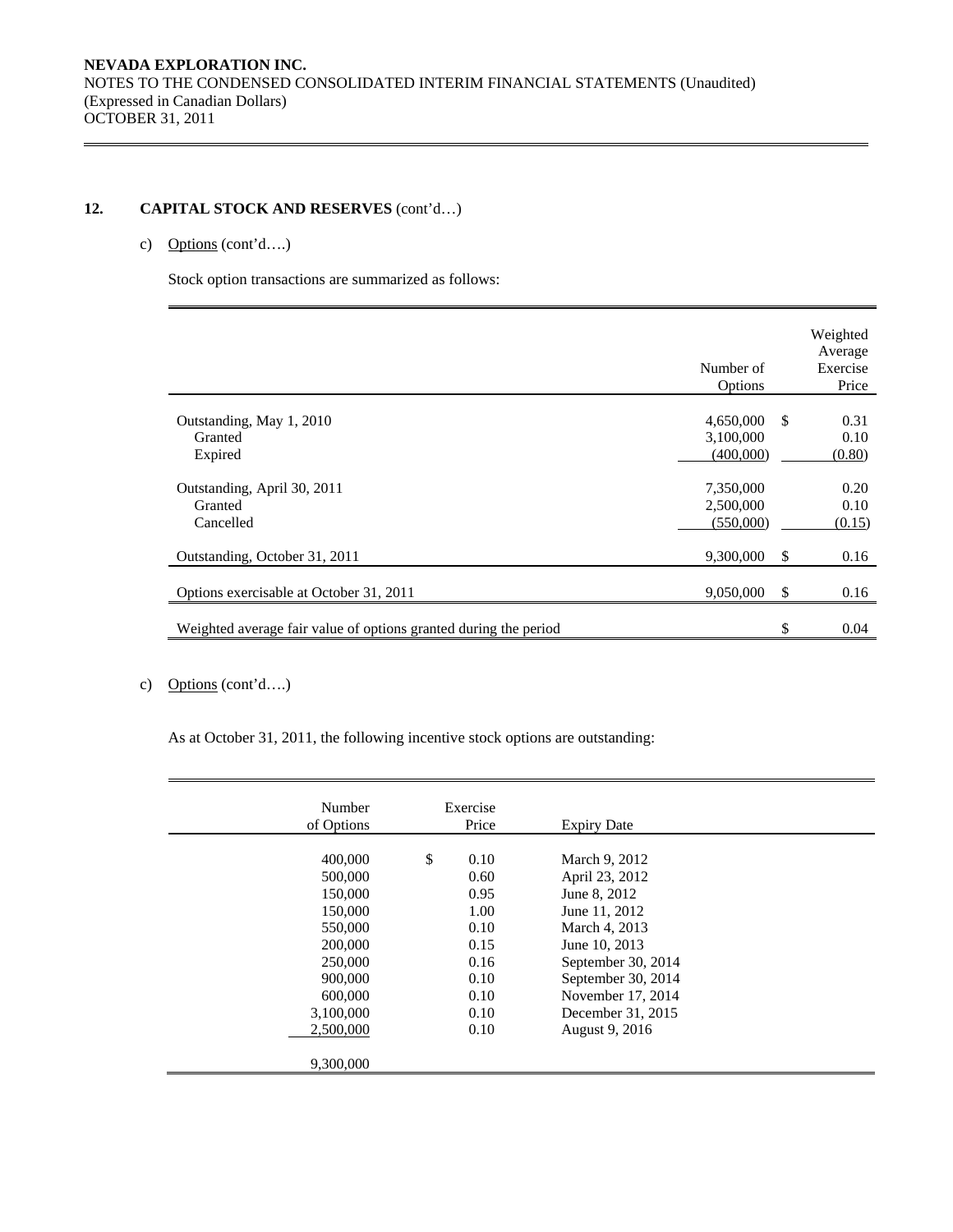# d) Warrants

Warrant transactions are summarized as follows:

|                                                   | Number of<br>Warrants                   |               | Weighted<br>Average<br>Exercise<br>Price |
|---------------------------------------------------|-----------------------------------------|---------------|------------------------------------------|
| Outstanding, May 1, 2010<br>Granted               | 12,329,037<br>8,817,537                 | -S            | 0.12<br>0.10                             |
| Outstanding, April 30, 2011<br>Granted<br>Expired | 21,146,574<br>3,788,200<br>(18,014,037) |               | 0.12<br>0.12<br>(0.11)                   |
| Outstanding, October 31, 2011                     | 6,920,737                               | <sup>\$</sup> | 0.12                                     |
| Warrants exercisable at October 31, 2011          | 3,132,537                               | \$            | 0.11                                     |

As at October 31, 2011, the following warrants are outstanding:

| Number<br>of Warrants |       | Exercise<br>Price | <b>Expiry Date</b> |  |
|-----------------------|-------|-------------------|--------------------|--|
|                       |       |                   |                    |  |
| $*1,308,037$          | (i)   | 0.10              | November $5, 2011$ |  |
| 1,824,500             | (ii)  | 0.12              | March 22, 2012     |  |
| 2,516,000             | (iii) | 0.12              | July 30, 2012      |  |
| 1,272,200             | (iv)  | 0.12              | August 4, 2012     |  |
|                       |       |                   |                    |  |
| 6,920,737             |       |                   |                    |  |

(i) includes 7,500 agent warrants.

(ii) includes 212,000 agent warrants.

(iii) includes 191,000 agent warrants, hold period expiring November 30, 2011.

(iv) Includes 97,200 agent warrants, hold period expiring December 4, 2011.

\* expired unexercised subsequent to the period ended.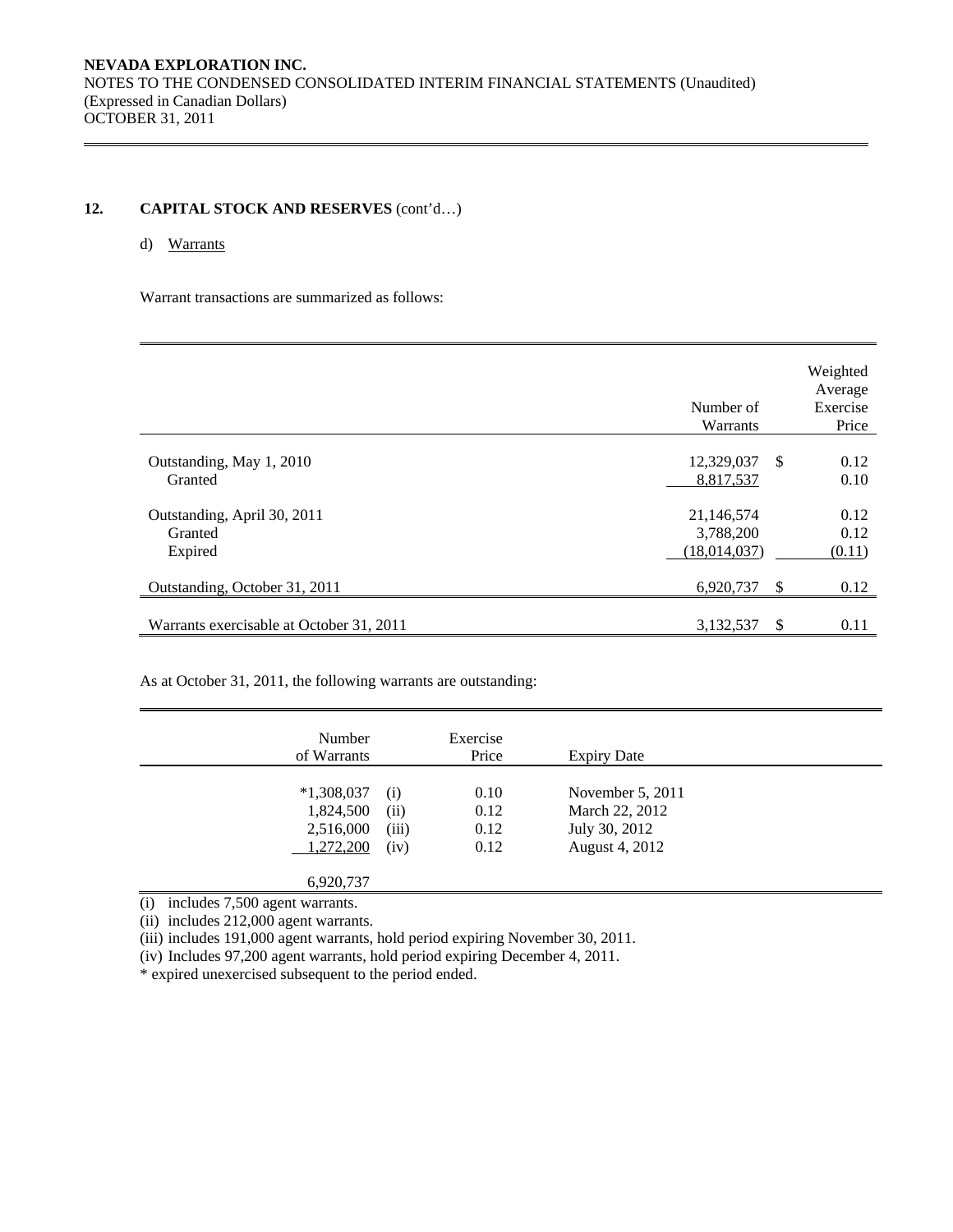# **13. SUPPLEMENTAL DISCLOSURE WITH RESPECT TO CASH FLOWS**

The Company had the following significant non-cash transactions:

The Company did not have significant non-cash transactions during the period ended October 31, 2011.

During the year ended April 30, 3011, the Company:

- i) issued 50,000 shares with a fair value of \$4,000 for mineral properties.
- ii) issued 532,000 shares with a fair value of \$26,600 for debt.

# **14. COMMITMENTS**

The Company has the following commitments:

a) The Company has entered into a lease agreement for premises expiring on November 30, 2012. The future minimum lease payments, by fiscal year, are as follows:

|              | <b>CDN</b>             | US                     |  |  |  |
|--------------|------------------------|------------------------|--|--|--|
| 2012<br>2013 | \$<br>46,000<br>54,000 | \$<br>46,000<br>54,000 |  |  |  |
|              | \$<br>100,000          | \$<br>100,000          |  |  |  |

b) The Company has various commitments relating to its mineral properties as disclosed in Note 11.

# **15. SEGMENTED INFORMATION**

The Company operates in one industry segment, being the acquisition, exploration and development of resource properties. Geographic information is as follows:

|                                                                            | October 31,<br>2011        |   | April 30,<br>2011    |   | May 1,<br>2010       |  |  |
|----------------------------------------------------------------------------|----------------------------|---|----------------------|---|----------------------|--|--|
| Capital assets:<br><b>United States</b><br>Equipment<br>Mineral properties | \$<br>142,978<br>6,041,726 | S | 171,331<br>5,487,184 | S | 305,447<br>5,746,819 |  |  |
|                                                                            | \$<br>6,184,704            |   | 5,658,515            |   | 6,052,266            |  |  |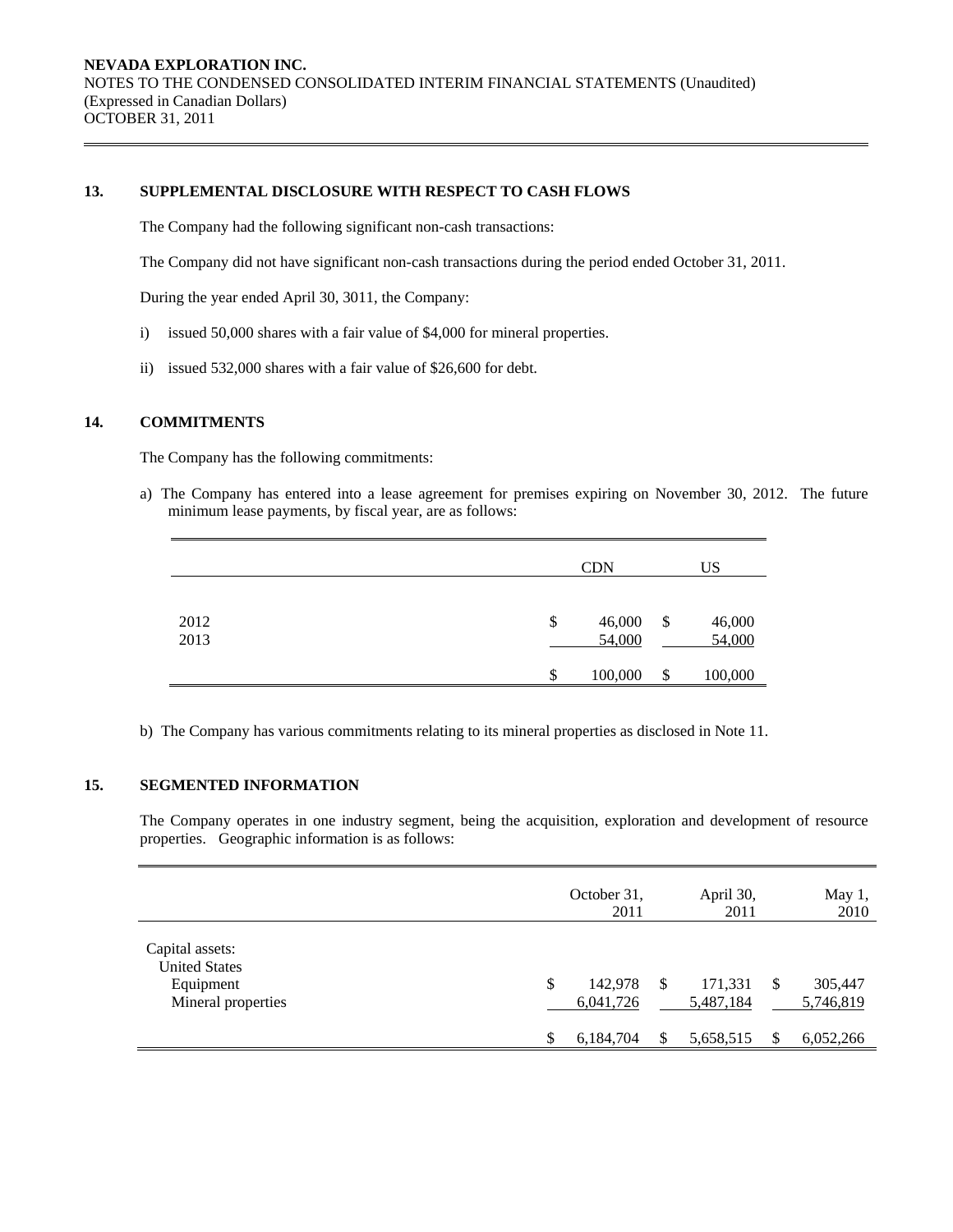# **16. CAPITAL AND FINANCIAL RISK MANAGEMENT**

#### **Capital management**

In order to maintain its capital structure, the Company, is dependent on equity funding and when necessary, raises capital through the issuance of equity instruments, primarily comprised of common shares and incentive stock options. In the management of capital, the Company includes the components of shareholders' equity as well as cash.

The Company prepares annual estimates of exploration expenditures and monitors actual expenditures compared to the estimates to ensure that there is sufficient capital on hand to meet ongoing obligations. The Company's investment policy is to invest its cash in highly liquid short-term deposits with terms of one year or less and which can be liquidated after thirty days without interest penalty. The Company currently has insufficient capital to fund its exploration programs and is reliant on completing an equity financing to fund further exploration. The Company is not subject to any externally imposed capital requirements.

There were no changes in the Company's approach to capital management during the period ended October 31, 2011.

#### **Fair value**

Financial instruments measured at fair value are classified into one of three levels in the fair value hierarchy according to the relative reliability of the inputs used to estimate the fair values. The three levels of the fair value hierarchy are:

Level 1 – Unadjusted quoted prices in active markets for identical assets or liabilities;

Level 2 – Inputs other than quoted prices that are observable for the asset or liability either directly or indirectly; and

Level 3 – Inputs that are not based on observable market data.

The carrying value of cash, amounts receivable and accounts payable and accrued liabilities approximated their fair value because of the short-term nature of these instruments.

Financial instruments measured at fair value on the balance sheet are summarized in levels of fair value hierarchy as follows:

|        | <b>October 31, 2011</b> |            |                          |                          |  |  |  |  |  |  |
|--------|-------------------------|------------|--------------------------|--------------------------|--|--|--|--|--|--|
| Assets |                         | Level 1    | Level 2                  | Level 3                  |  |  |  |  |  |  |
| Cash   |                         | 189,756 \$ | $\overline{\phantom{a}}$ | $\overline{\phantom{0}}$ |  |  |  |  |  |  |

#### **Financial risk factors**

The Company's risk exposures and the impact on the Company's financial instruments are summarized below:

### *Credit risk*

 Credit risk is the risk of loss associated with a counterparty's inability to fulfill its payment obligations. The Company's credit risk is primarily attributable to cash. Management believes that the credit risk concentration with respect to cash is remote as it maintains accounts with highly-rated financial institutions.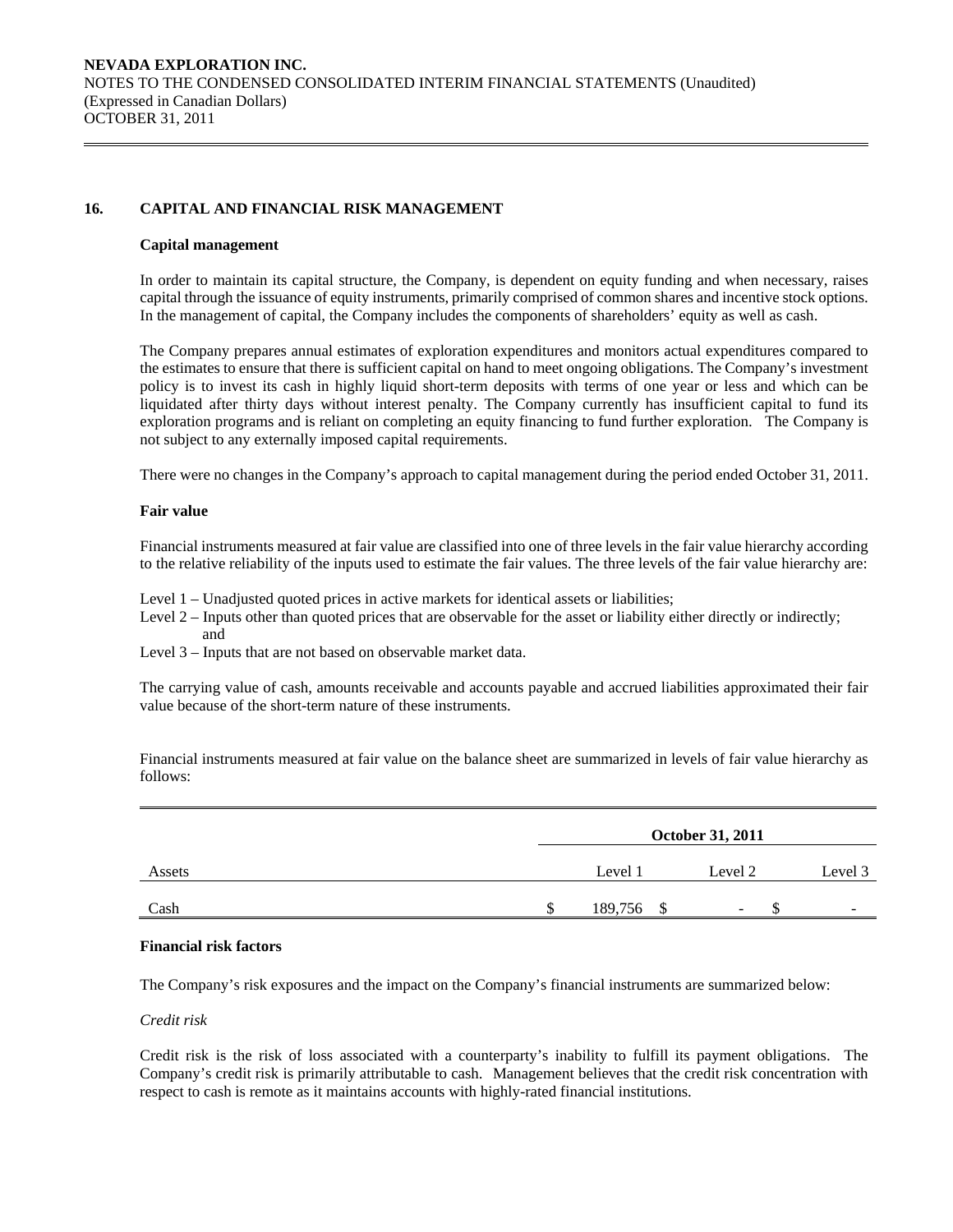### **16. CAPITAL AND FINANCIAL RISK MANAGEMENT**

#### **Financial risk factors** (cont'd….)

#### *Liquidity risk*

Liquidity risk is the risk that the Company will not be able to meet its financial obligations as they fall due. The Company manages liquidity risk through the management of its capital structure and financial leverage, as outlined in above ("Capital Management"). It also manages liquidity risk by continuously monitoring actual and projected cash flows. The Board of Directors reviews and approves the Company's operating and capital budgets, as well as any material transactions out of the normal course of business.

As at October 31, 2011, the Company had a cash balance of \$189,756 (April 30, 2011 - \$151,145; May 1, 2010 - \$55,253) to settle current liabilities of \$239,019 (April 30, 2011 - \$150,507; May 1, 2010 - \$173,590) as a result of the limited cash the Company is exposed to liquidity risk and is reliant on the Company's ability to complete an equity financing.

#### *Foreign country risk*

Country risk is the risk associated with changes in the business environment that could affect the profits or the value of the assets in a specific country. The Company's exploration activities are located in the United States, and while it does not foresee country risk as being problematic, the country risk is out of the control of the Company.

#### *Market risk*

Market risk is the risk of loss that may arise from changes in market factors such as interest rates, foreign exchange rates, and commodity and equity prices. *Market risk* (cont'd…)

(a) Interest rate risk

 The Company is exposed to interest rate risk to the extent that the cash maintained at the financial institutions is subject to floating rate of interest. The interest rate risks on cash and on the Company's obligations are not considered significant.

(b) Price risk

The Company is exposed to price risk with respect to commodity and equity prices. Equity price risk is defined as the potential adverse impact on the Company's earnings due to movements in individual equity prices or general movements in the level of the stock market. Commodity price risk is defined as the potential adverse impact on earnings and economic value due to commodity price movements and volatilities. The Company closely monitors commodity prices of oil, individual equity movements, and the stock market to determine the appropriate course of action to be taken by the Company.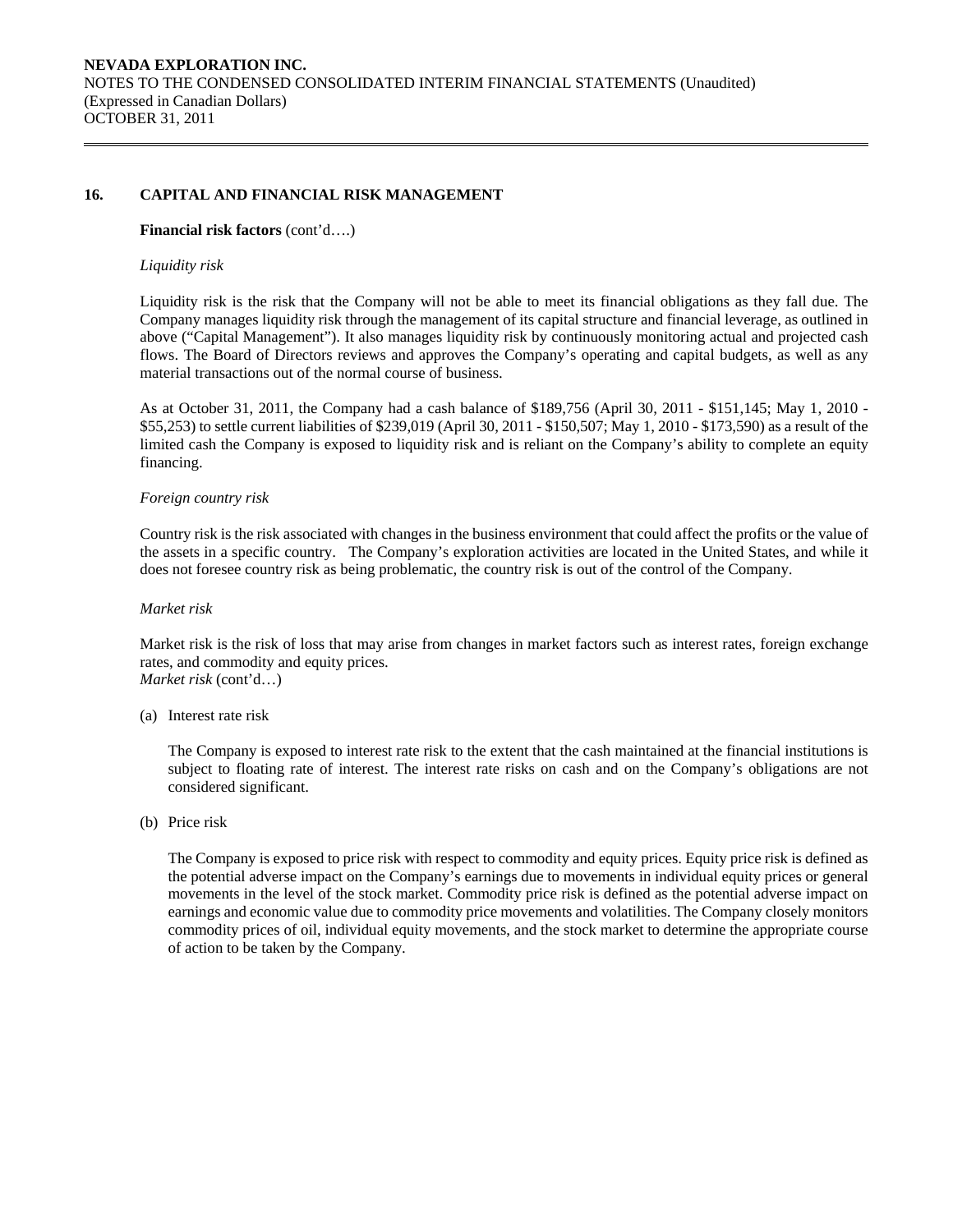### 16. CAPITAL AND FINANCIAL RISK MANAGEMENT (cont'd...)

#### **Financial risk factors** (cont'd…)

(c) Foreign currency risk

The Company is exposed to financial risk arising from fluctuations in foreign exchange rates and the degree of volatility of these rates. A significant portion of the Company's expenses is denominated in US dollars. Consequently, certain assets, liabilities and operating expenses are exposed to currency fluctuations. The Company does not use derivative instruments to reduce its exposure to foreign currency risk.

At October 31, 2011, the Company is exposed to currency risk through the following assets and liabilities denominated in US dollars:

|                                          | <b>CDN</b>      |               | US        |
|------------------------------------------|-----------------|---------------|-----------|
|                                          |                 |               |           |
| Cash                                     | \$<br>80,392    | <sup>\$</sup> | 80,628    |
| Accounts receivable                      | 56,721          |               | 56,909    |
| Loans receivable                         | 8,915           |               | 8,945     |
| Prepaid expenses and other               | 15,427          |               | 15,478    |
| Deposits and bonds                       | 59,563          |               | 59,670    |
| Equipment                                | 142,978         |               | 143,451   |
| Exploration and evaluation assets        | 6,041,726       |               | 6,061,730 |
| Accounts payable and accrued liabilities | (138, 630)      |               | (139,089) |
| Long term debt                           | (20,650)        |               | (20, 718) |
|                                          | \$<br>6.246.412 | S             | 6,267,094 |

*Net exposure* 

Based on the above net exposures as at October 31, 2011, and assuming all other variables remain constant, a 1% change in the value of the US dollar against the Canadian dollar would result in an increase/decrease of \$62,464 in the loss from operations.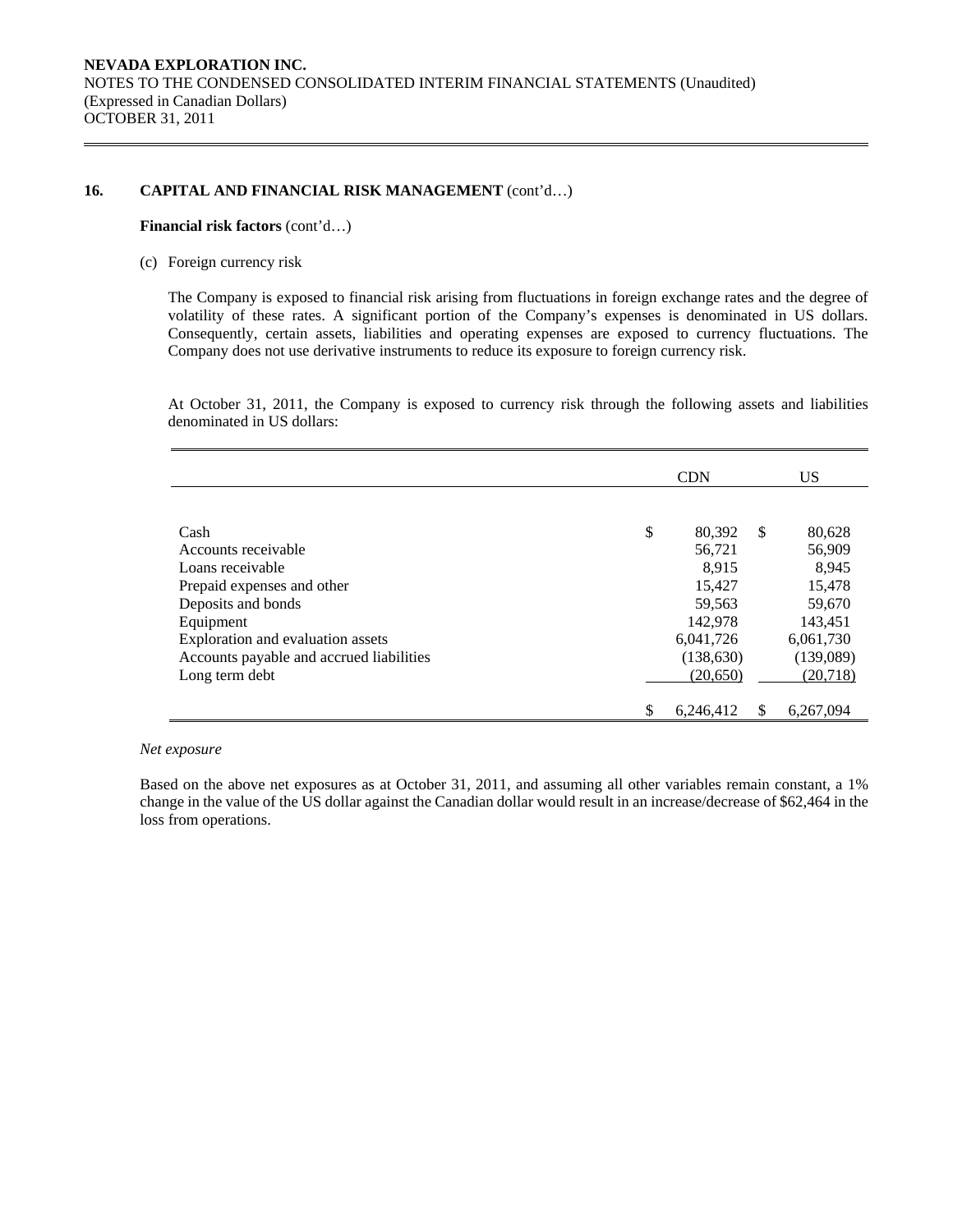### **17. FIRST TIME ADOPTION OF IFRS**

 As stated in Note 2, these are the Company's second condensed consolidated interim financial statements for the six month period ended October 31, 2011 covered by the first annual condensed consolidated interim financial statements prepared in accordance with IFRS.

The accounting policies in Note 2 have been applied as follows:

- in preparing the condensed consolidated interim financial statements for the six months ended October 31, 2011;
- the comparative information for the six months ended October 31, 2010;
- the statement of financial position as at April 30, 2011; and
- the preparation of an opening IFRS statement of financial position on the Transition Date, May 1, 2010.

In preparing the opening IFRS statement of financial position, comparative information for the period ended October 31, 2010 and the financial statements for the year ended April 30, 2011, the Company has adjusted amounts reported previously in financial statements prepared in accordance with Canadian GAAP ("Canadian GAAP").

 An exploration of how the transition from Canadian GAAP to IFRS has affected the Company's financial position, financial performance and cash flows is set out in the following tables.

The guidance for the first time adoption of IFRS are set out in IFRS 1. IFRS 1 provides for certain mandatory exceptions and optional exemptions for the first time adopters of IFRS. The Company has elected to take the following IFRS 1 optional exemptions:

i) Business combinations

IFRS 1 provides the option to apply IFRS 3, Business Combinations, retrospectively or prospectively from the Transition Date. The retrospective basis would require restatement of all business combinations that occurred prior to the Transition Date. The Company elected not to retrospectively apply IFRS 3 to business combinations that occurred prior to its Transition Date and such business combinations have not been restated.

ii) Share-based payments

IFRS 2, Share-based Payments, encourages application of its provisions to equity instruments granted on or before November 7, 2002, but permits the application only to equity instruments granted after November 7, 2002 that had not vested by the Transition Date. The Company elected to take the exemption available under IFRS 1 and applied IFRS 2 for all equity instruments granted after November 7, 2002 that had not vested by the Transition Date.

iii) Cumulative translation differences

IFRS 1 allows a first-time adopter to not comply with the requirement of IAS 21 *The effects of Changes in Foreign Exchange Rates* for cumulative translation differences that existed at the date of transition to IFRS. The Company has chosen to apply this election and has eliminated the cumulative translation differences and adjusted deficit by the same amount at the date of transition to IFRS. If, subsequent to adoption, a foreign operation is disposed of, the translation differences that arose before the date of transition to IFRS will not affect the gain or loss on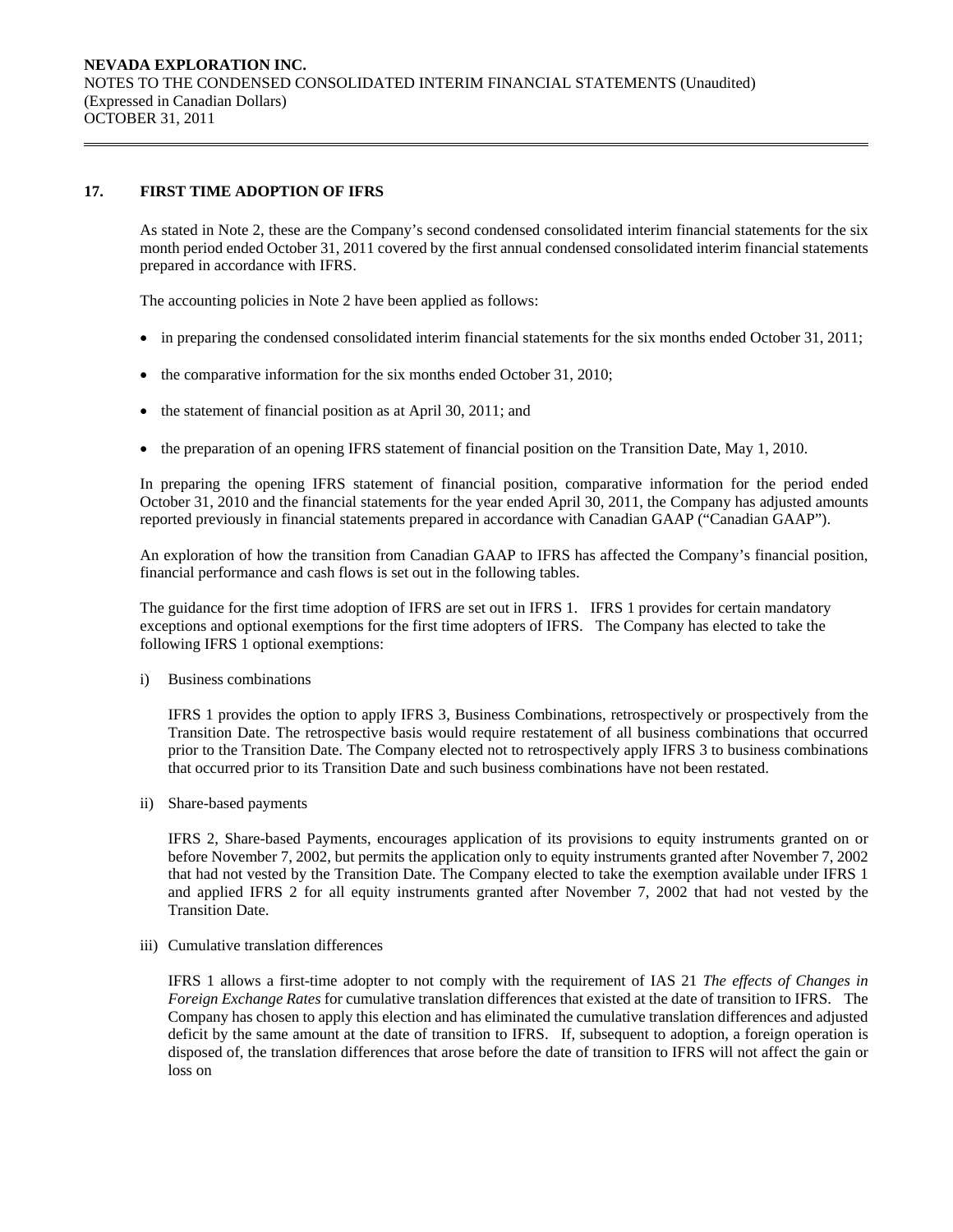# **17. FIRST TIME ADOPTION OF IFRS** (cont'd….)

Reconciliation between Canadian GAAP and IFRS statements of financial position:

|                                                          |                 |                         | As at<br>May 1, 2010                      |                   |                  | As at<br>October 31, 2010                 |                 | As at<br>April 30, 2011 |                                           |               |                   |  |
|----------------------------------------------------------|-----------------|-------------------------|-------------------------------------------|-------------------|------------------|-------------------------------------------|-----------------|-------------------------|-------------------------------------------|---------------|-------------------|--|
|                                                          |                 | Canadian<br><b>GAAP</b> | Effect of<br>transition to<br><b>IFRS</b> | <b>IFRS</b>       | Canadian<br>GAAP | Effect of<br>transition to<br><b>IFRS</b> | <b>IFRS</b>     | Canadian<br>GAAP        | Effect of<br>transition to<br><b>IFRS</b> |               | <b>IFRS</b>       |  |
|                                                          |                 |                         |                                           |                   |                  |                                           |                 |                         |                                           |               |                   |  |
| <b>ASSETS</b>                                            |                 |                         |                                           |                   |                  |                                           |                 |                         |                                           |               |                   |  |
| <b>Current</b>                                           |                 |                         |                                           |                   |                  |                                           |                 |                         |                                           |               |                   |  |
| Cash                                                     |                 | \$<br>55,253 \$         |                                           | \$.<br>55,253     | \$<br>203,918 \$ |                                           | \$<br>203,918   | \$<br>151,145           | $\mathbf{s}$                              | <sup>\$</sup> | 151,145           |  |
| Amounts receivable                                       |                 | 66,027                  |                                           | 66,027            | 27,851           |                                           | 27,851          | 2,461                   |                                           |               | 2,461             |  |
| Loans receivable                                         |                 | 104,519                 |                                           | 104,519           | 107,596          |                                           | 107,596         | 18,361                  |                                           |               | 18,361            |  |
| Prepaid expenses                                         |                 | 7,495<br>233,294        | $\sim$<br>$\sim$                          | 7,495<br>233,294  | 18,191           | $\sim$<br>$\sim$                          | 18,191          | 14,648                  | $\sim$                                    |               | 14,648<br>186,615 |  |
| <b>Total current assets</b><br><b>Non-current assets</b> |                 |                         |                                           |                   | 357,556          |                                           | 357,556         | 186,615                 | $\mathbf{r}$                              |               |                   |  |
|                                                          | 17(iii)         | 335,493                 | (30,046)                                  | 305,447           | 282,455          | (25, 558)                                 | 256,897         | 201,134                 | (29, 803)                                 |               | 171,331           |  |
| Equipment<br>Exploration and evaluation assets           | 17(iii)         | 5,970,055               | (223, 236)                                | 5,746,819         | 5,959,941        | (140,952)                                 | 5,818,989       | 6,105,202               | (618, 018)                                |               | 5,487,184         |  |
| Deposits and bonds                                       |                 | 91,320                  |                                           | 91,320            | 59,070           |                                           | 59,070          | 55,743                  |                                           |               | 55,743            |  |
| <b>Total non-current assets</b>                          |                 | 6,396,868               | (253, 282)                                | 6,143,586         | 6,301,466        | (166, 510)                                | 6,134,956       | 6,362,079               | (647, 821)                                |               | 5,714,258         |  |
| <b>TOTAL ASSETS</b>                                      |                 | 6,630,162               | - \$<br>$(253, 282)$ \$                   | 6,376,880         | 6,659,022        | \$<br>(117, 293)                          | 6,492,512<br>\$ | 6,548,694               | (647, 821)<br>£.                          | <sup>\$</sup> | 5,900,873         |  |
|                                                          |                 |                         |                                           |                   |                  |                                           |                 |                         |                                           |               |                   |  |
| <b>LIABILITIES AND SHAREHOLDER'S EQUITY</b>              |                 |                         |                                           |                   |                  |                                           |                 |                         |                                           |               |                   |  |
| <b>Current liabilities</b>                               |                 |                         |                                           |                   |                  |                                           |                 |                         |                                           |               |                   |  |
| Accounts payable and                                     |                 |                         |                                           |                   |                  |                                           |                 |                         |                                           |               |                   |  |
| accrued liabilities                                      |                 | 148,294 \$<br>\$        |                                           | 148,294<br>\$     | \$<br>179,258 \$ |                                           | 179,258<br>\$   | \$<br>125,444           | $\mathbb{S}$                              | \$            | 125,444           |  |
| Current portion of long-term debt                        |                 | 25,296                  |                                           | 25,296            | 26,196           |                                           | 26,196          | 25,063                  |                                           |               | 25,063            |  |
| <b>Total current liabilities</b>                         |                 | 173,590                 |                                           | 173,590           | 205,454          |                                           | 205,454         | 150,507                 |                                           |               | 150,507           |  |
| <b>Non-current liabilities</b>                           |                 |                         |                                           |                   |                  |                                           |                 |                         |                                           |               |                   |  |
| Long-term debt                                           |                 | 34,287                  |                                           | 34,287            | 21,136           |                                           | 21,136          | 6,882                   |                                           |               | 6,882             |  |
| <b>Total liabilities</b>                                 |                 | 207,877                 |                                           | 207,877           | 226,590          | $\sim$                                    | 226,590         | 157,389                 |                                           |               | 157,389           |  |
|                                                          |                 |                         |                                           |                   |                  |                                           |                 |                         |                                           |               |                   |  |
| Shareholders' equity                                     |                 |                         |                                           |                   |                  |                                           |                 |                         |                                           |               |                   |  |
| Capital stock                                            |                 | 10,686,870              |                                           | 10,686,870        | 11,160,443       |                                           | 11,160,443      | 11,527,226              |                                           |               | 11,527,226        |  |
| Shares subscribed                                        |                 |                         |                                           |                   | 83,000           |                                           | 83,000          |                         |                                           |               |                   |  |
| Warrants                                                 |                 | 450,800                 | (450, 800)                                |                   | 522,480          | (522, 480)                                |                 | 599,596                 | (599, 596)                                |               |                   |  |
| Reserves                                                 | 17(ii), 17(iii) | 3,875,772               | 408,787                                   | 4,284,559         | 3,912,480        | 518,529                                   | 4,431,009       | 4,206,199               | 144,080                                   |               | 4,350,279         |  |
| Deficit                                                  |                 | (8,591,157)             | (211,269)                                 | (8,802,426)       | (9,245,971)      | (162, 559)                                | (9,408,530)     | (9,941,716)             | (192, 305)                                |               | (10, 134, 021)    |  |
| <b>Total shareholders' equity</b>                        |                 | 6,422,285               | (253, 282)                                | 6,169,003         | 6,432,432        | (166, 510)                                | 6,265,922       | 6,391,305               | (647, 821)                                |               | 5,743,484         |  |
| <b>Total liabilities and</b>                             |                 |                         |                                           |                   |                  |                                           |                 |                         |                                           |               |                   |  |
| shareholders' equity                                     |                 | \$6,630,162             | (253, 282)<br>- \$                        | 6,376,880<br>- \$ | \$<br>6,659,022  | - \$<br>(166, 510)                        | 6,492,512<br>\$ | \$ 6,548,694            | (647, 821)<br><sup>\$</sup>               | \$            | 5,900,873         |  |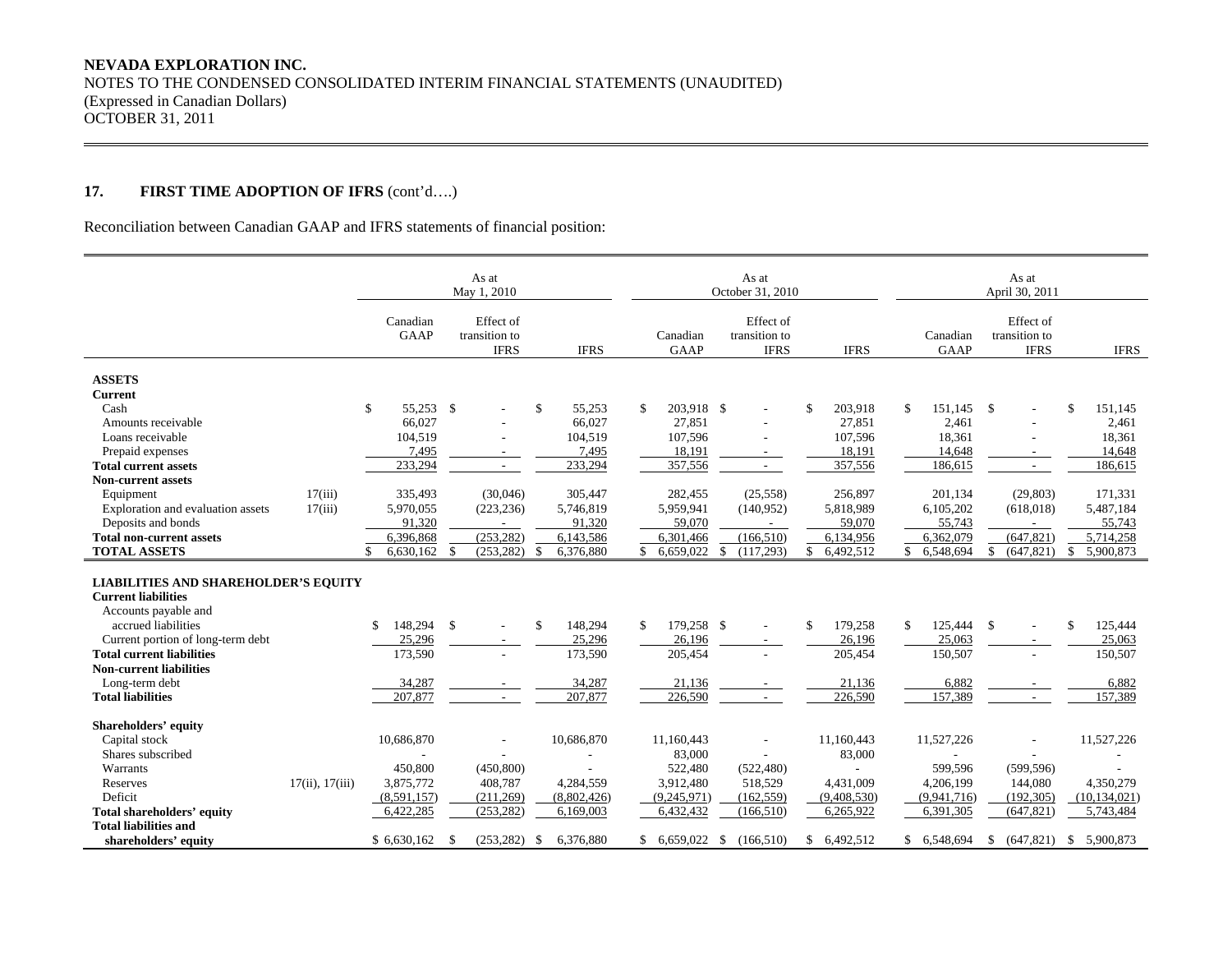# **17. FIRST TIME ADOPTION OF IFRS** (cont'd….)

Reconciliation between Canadian GAAP and IFRS statements of Comprehensive Loss:

|                                                                           |                         |                                           | Six months ended<br>October 31, 2010 |                              | Year ended<br>April 30, 2011              |                     |                              |  |  |  |  |  |
|---------------------------------------------------------------------------|-------------------------|-------------------------------------------|--------------------------------------|------------------------------|-------------------------------------------|---------------------|------------------------------|--|--|--|--|--|
|                                                                           | Canadian<br><b>GAAP</b> | Effect of<br>transition to<br><b>IFRS</b> | <b>IFRS</b>                          | Canadian<br><b>GAAP</b>      | Effect of<br>transition to<br><b>IFRS</b> |                     |                              |  |  |  |  |  |
| <b>INCOME</b><br>Project management & consulting                          |                         | \$<br>54.970                              | $\mathbb{S}$                         | 54.970<br>\$                 | \$<br>83.516                              | \$                  | \$<br>83.516                 |  |  |  |  |  |
| Interest                                                                  |                         | 2,666<br>57,636                           |                                      | 2,666<br>57,636              | 14,369<br>97,885                          |                     | 14,369<br>97,885             |  |  |  |  |  |
| <b>EXPENSES</b>                                                           |                         |                                           |                                      |                              |                                           |                     |                              |  |  |  |  |  |
| Amortization<br>Foreign exchange (gain) loss<br>Interest and bank charges | 17(iii)<br>17(iii)      | 53,038<br>13,551<br>(3, 455)              | (2,384)<br>(13,551)                  | 50,654<br>(3, 455)           | 83,445<br>29,077<br>(156)                 | (4,682)<br>(29,077) | 78,763<br>(156)              |  |  |  |  |  |
| Office expenses and other<br>Professional fees, consulting, and           |                         | 29,568                                    |                                      | 29,568                       | 50,611                                    |                     | 50,611                       |  |  |  |  |  |
| investor relations<br>Rent<br><b>Salaries</b>                             |                         | 119,522<br>29,920<br>208,560              |                                      | 119,522<br>29.920<br>208,560 | 201,812<br>67,203<br>414,611              |                     | 201,812<br>67,203<br>414,611 |  |  |  |  |  |
| Stock-based compensation<br>Travel                                        | 17(ii)                  | 36,708<br>1,957                           | 25,676                               | 62,384<br>1,957              | 330,427<br>8,217                          | 26,459              | 356,886<br>8,217             |  |  |  |  |  |
|                                                                           |                         | (489, 369)                                | (9,741)                              | (499, 110)                   | (1, 185, 247)                             | 7,300               | (1,177,947)                  |  |  |  |  |  |
| Net loss before other items                                               |                         | (431, 733)                                | (9,741)                              | (441, 474)                   | (1,087,362)                               | 7,300               | (1,080,062)                  |  |  |  |  |  |
| <b>OTHER ITEMS</b><br>Gain on sale of equipment                           |                         | 14,304                                    |                                      | 14,304                       | 19,603                                    | (754)               | 18,849                       |  |  |  |  |  |
| Impairment of equipment<br>Write-off of mineral properties                | 17(iii)                 | (237, 385)                                | 58,451                               | (178, 934)                   | (45, 415)<br>(237, 385)                   | 8,532<br>3,886      | (36, 883)<br>(233, 499)      |  |  |  |  |  |
| Total other items                                                         |                         | (223,081)                                 | 58,451                               | (164, 630)                   | (263, 197)                                | 11,664              | (251, 533)                   |  |  |  |  |  |
| Loss and comprehensive loss for<br>the period                             |                         | \$ (654,814)                              | \$<br>48,710                         | \$ (606, 104)                | \$(1,350,559)                             | (18,964)<br>\$      | \$(1,331,595)                |  |  |  |  |  |